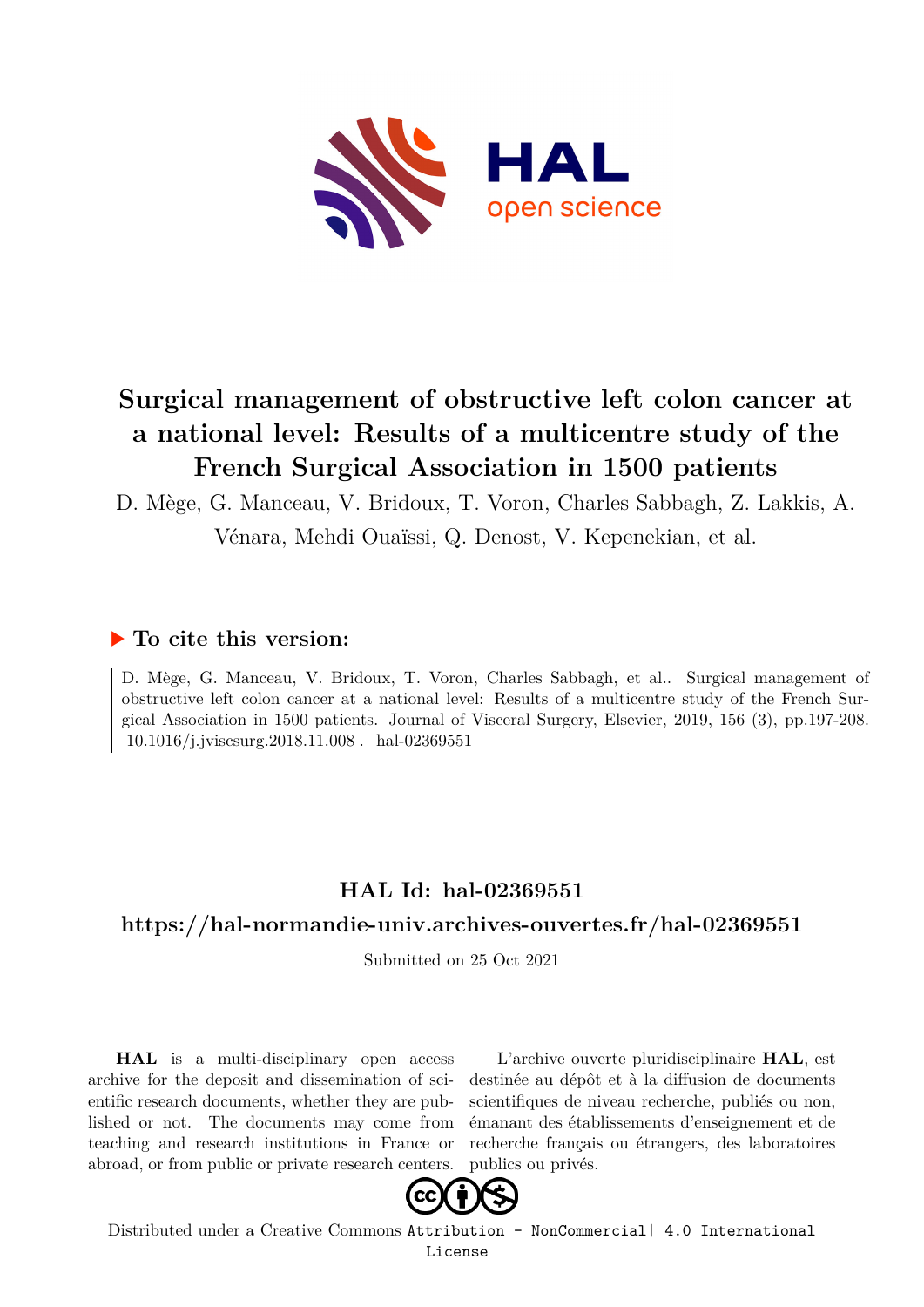# **Original Research Article**

**Résultats de la chirurgie du cancer du côlon gauche en occlusion : Etude multicentrique de l'Association Française de Chirurgie sur 1 500 patients** 

**Surgical management of obstructive left colon cancer at a national level: Results of a multicentre study of the French Surgical Association in 1 500 patients**

Mege D\*, MD-PhD<sup>1</sup>, Manceau G\*, MD-PhD<sup>2</sup>, Bridoux V, MD-PhD<sup>3</sup>, Voron T, MD<sup>4</sup>, Sabbagh C, MD-PhD<sup>5</sup>, Lakkis Z, MD<sup>6</sup>, Venara A, MD<sup>7</sup>, Ouaissi M, MD-PhD<sup>8</sup>, Quentin Denost, MD-PhD<sup>9</sup>, Vahan Kepenekian, MD<sup>10</sup>, MD-PhD, Sielezneff I, MD-PhD<sup>1</sup>, Karoui M, MD-PhD<sup>2</sup>, On behalf of the AFC (French Surgical Association) Working Group\*

\* The first two authors contributed equally to the present work.

Department of Digestive Surgery, : (1) Timone University Hospital, Marseille, France; (2) Assistance Publique Hôpitaux de Paris, Pitié Salpêtrière University Hospital, Paris, France ; (3) Charles Nicolle University Hospital, Rouen, France; (4) Assistance Publique Hôpitaux de Paris, Georges Pompidou European University Hospital, Paris, France; (5) Amiens-Picardie University Hostpial, Amiens, France ; (6) Besançon University Hospital, France ; (7) Angers University Hospital, France; (8) Tours University Hospital, France; (9) Haut-Lévèque University Hospital, Bordeaux, France; (10) Lyon Sud University Hospital, Lyon, France.

# **Corresponding author:**

Professor Mehdi Karoui, Assistance Publique Hôpitaux de Paris, Department of Digestive and Hepato-Pancreato-Biliary Surgery, Pitié-Salpêtrière University Hospital, Medecine Sorbonne University, Paris VI University Institute of Cancerology, Paris, France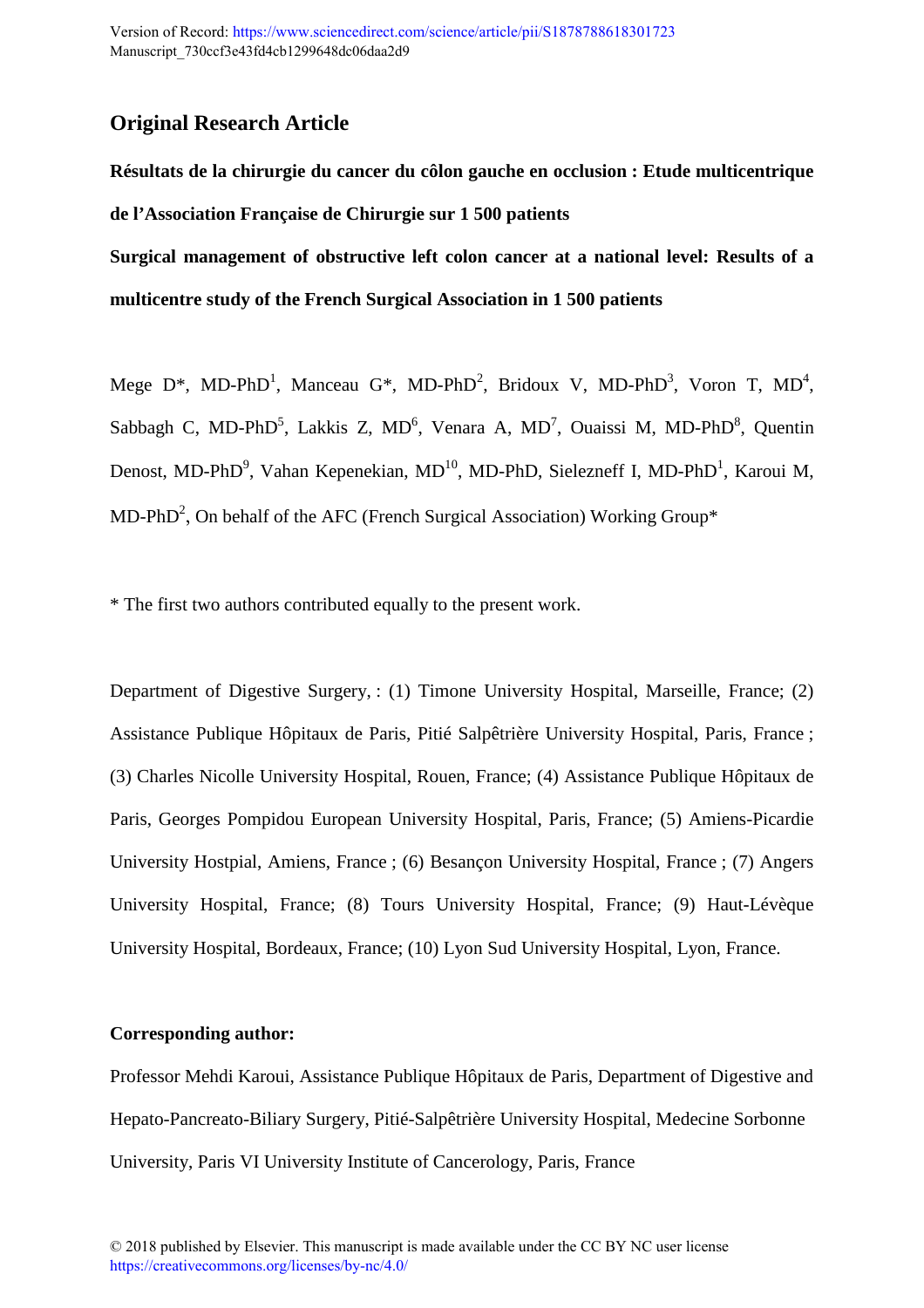**E-mail:** mehdi.karoui@aphp.fr / **Tel:** +33 142 175 651 **/ Fax:** +33 142 175 631

**Collaborator list from the AFC working group:** Tatiana Codjia, Marie Dazza, Guillaume Gagnat, Servane Hamel, Laure Mallet, Paul Martre, Guillaume Philouze, Edouard Roussel, Pauline Tortajada, Anne Stéphanie Dumaine, Bruno Heyd, Brice Paquette, Nicola de' Angelis, Francesco Esposito, Vincenzo Lizzi, Nicolas Michot, Christophe Tresallet, Oriana Tetard, Elie Fayssal, Maxime Collard, David Moszkowicz, Frederique Peschaud, Jean Charles Etienne, Ludovic loge, Laura Beyer, Thierry Bege, Hélène Corte, Elsa D'Annunzio, Marine Humeau, Julien Issard, Nicolas Munoz, Julio Abba, Yaqoub Jafar, Laurence Lacaze, Pierre Yves Sage, Lilija Susoko, Bertrand Trilling, Catherine Arvieux, François Mauvais, Béatrice Ulloa Severino, Sophie Pitel, Arthus Vauchaussade de Chaumont, Bogdan Badic, Benjamin Blanc, Marine Bert, Paul Rat, Pablo Ortega-Deballon, Amélie Chau, Clémentine Dejeante, Christophe Mariette, Guillaume Piessen, Emilie Grégoire, Abdallah Alfarai, Jérémie Henri Lefèvre, Magali Cabau, Anaelle David, Deborah Kadoche, Fanny Dufour, Géraldine Goin, Yvain Goudard, Ghislain Pauleau, Philippe Sockeel, Bruno De la Villeon, Karine Pautrat, Clarisse Eveno, Antoine Brouquet, Anne Cécile Couchard, Gregoire Balbo, Jean Yves Mabrut, Justine Bellinger, Martin Bertrand, Aurélie Aumont, Emilie Duchalais, Anne-Sophie Messière, Adrien Tranchart, Jean-Baptiste Cazauran, Virginie Pichot-Delahaye, Vincent Dubuisson, Leon Maggiori, Bilem Djawad Boumediene, David Fuks, Xavier Kahn, Eve Huart, Jean Marc Catheline, Grégory Lailler, Oussama Baraket, Patrick Baque, Jean Marie Diaz de Cerio, Philippe Mariol, Bernard Maes, Philippe Fernoux, Philippe Guillem, Eric Chatelain, Charlotte de Saint Roman, Kévin Fixot

#### **No conflict of interest for all authors**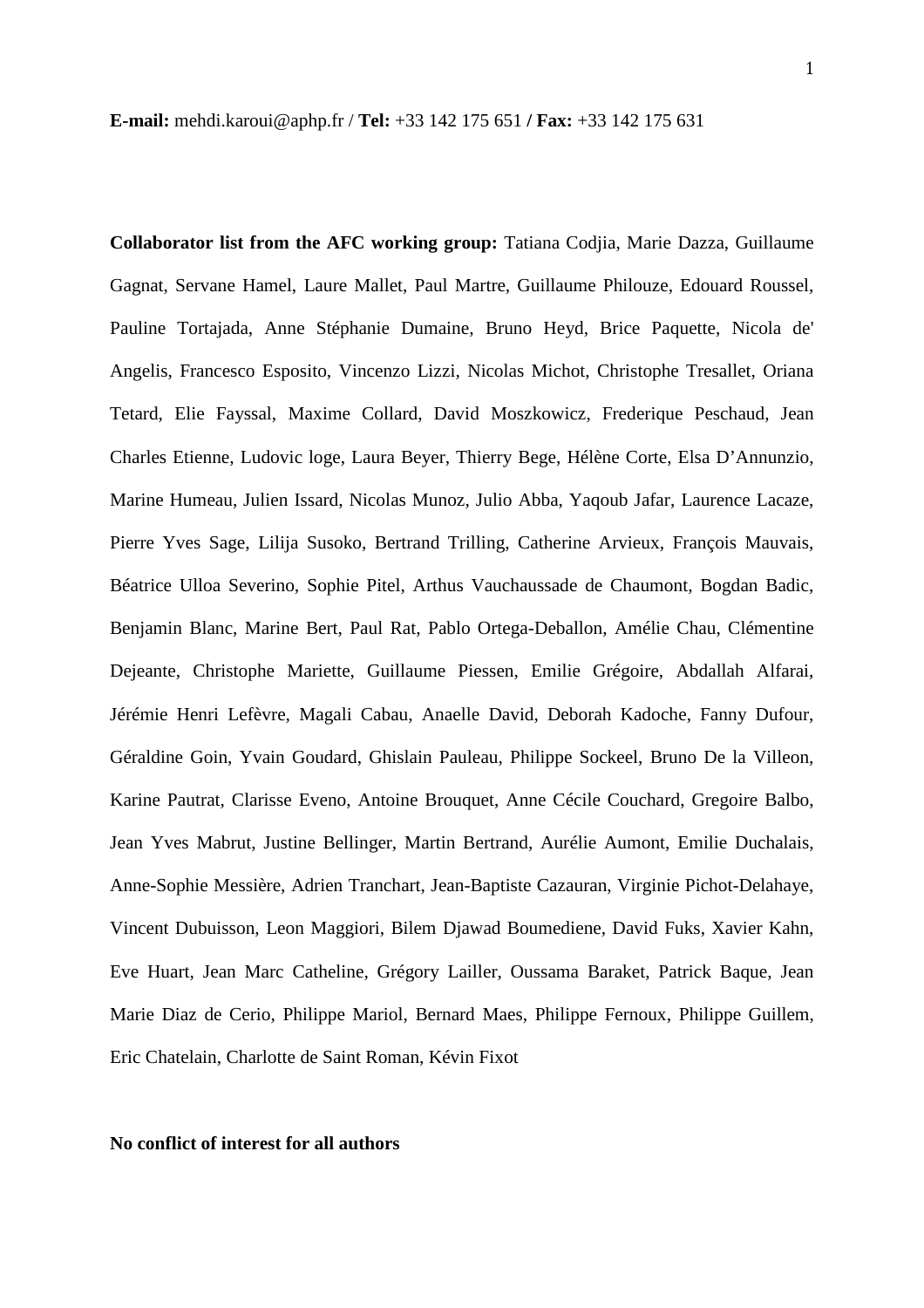#### **STRUCTURED ABSTRACT (250 words)**

**Purpose:** Surgical management of obstructive left colon cancer (OLCC) is controversial. The objective is to report on postoperative and oncological outcomes of the different surgical options in patients operated on for OLCC.

**Methods:** From 2000-2015, 1500 patients were treated for OLCC in centers members of the French Surgical Association. Colonic stent (n=271), supportive care (n=5), palliative derivation (n=4) were excluded. Among 1220 remaining patients, 456 had primary diverting colostomy (PDC), 329 a segmental colectomy (SC), 246 a Hartmann's procedure (HP) and 189 a subtotal colectomy (STC) as first-stage surgery. Perioperative data and oncological outcomes were compared retrospectively.

**Results:** There was no difference between the 4 groups regarding gender, age, BMI and comorbidities. Postoperative mortality and morbidity were 4-27% (PDC), 6-47% (SC), 9-55% (HP), 13-60% (STC), respectively (p=0.005). Among the 431 living patients after PDC, 321 (70%) patients had their primary tumour removed. Cumulative mortality and morbidity favoured PDC  $(7-39%)$  and SC  $(6-40%)$  compared to HP  $(1-47%)$  and STC  $(13-50%)$  $(p=0.04)$ . At the end of follow-up definitive stoma rates were 39% (HP), 24% (PDC), 10%  $(SC)$ , and  $8\%$   $(STC)$   $(p<0.0001)$ . Five-year overall and disease-free survival was: SC  $(67-$ 55%), PDC (54-48%), HP (54-37%) and STC (48-49%). After multivariate analysis, SC and PDC were associated with better prognosis compared to HP and STC.

**Conclusion:** In OLCC, SC and PDC are the two preferred options in patients with good medical conditions. For patients with severe comorbidities PDC should be recommended, reserving HP and STC for patients with colonic ischaemia or perforation complicating malignant obstruction.

**Keywords**: Colon cancer, Obstruction, Surgery, morbidity, oncological outcomes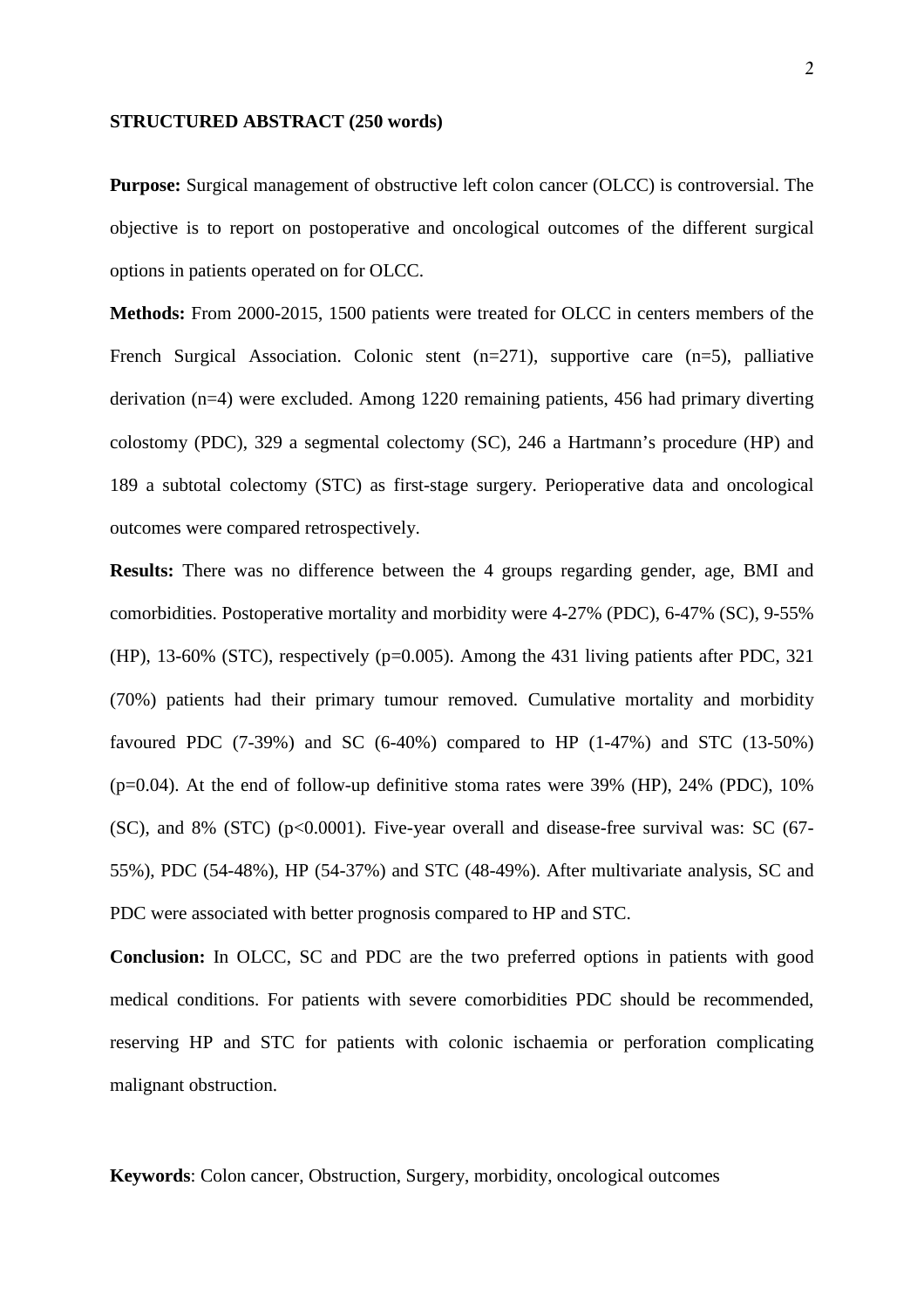## **INTRODUCTION**

About 20% of patients with CRC are diagnosed with acute colonic obstruction, which is located in the left colon in two thirds of them [1-2]. Urgent surgery for obstructive colon cancer is associated with increased risk of postoperative morbidity, mortality and permanent stoma rates as it usually occurs in elderly patients with poor medical condition or in those with high comorbidities [3–5]. Furthermore, 40 to 60% of obstructive colon cancers are locally advanced or metastatic at diagnosis and, at equal tumour stage, obstruction itself impaires oncological outcomes in colon cancer patients [2, 6–9].

Surgical management of obstructive left colon cancer (OLCC) is still a matter of debate and several options may be discussed including primary diverting colostomy (PDC) as a bridge to elective colectomy, Hartmann's procedure (HP), segmental colectomy with primary anastomosis with or without intraoperative colonic irrigation (SC) and total or subtotal colectomy with anastomosis (STC) [10–12]. Only two randomised controlled trials have compared the different surgical options in the treatment of OLCC. Kronborg and colleagues [13] demonstrated that PDC followed by resection and anastomosis in second instance significantly decreases the rates of permanent colostomy, blood transfusion and wound infection compared to HP followed by restoration of continuity in second instance. No difference in cancer specific survival was observed in this trial. The SCOTIA trial [14] showed that STC impairs functional results and increases the risk of permanent stoma compared to SC with intraoperative colonic irrigation with no difference in operative time, anastomotic leak, mortality and length of hospital stay. Despite numerous studies published since these two randomised trials [4, 6, 15–19], it is still hard to draw any conclusion on the best surgical strategy of patients with OLCC as the included population is heterogeneous, patients in these studies were often recruited over a long time period and surgical management included patients operated on after colonic stent insertion [20]. Finally, not all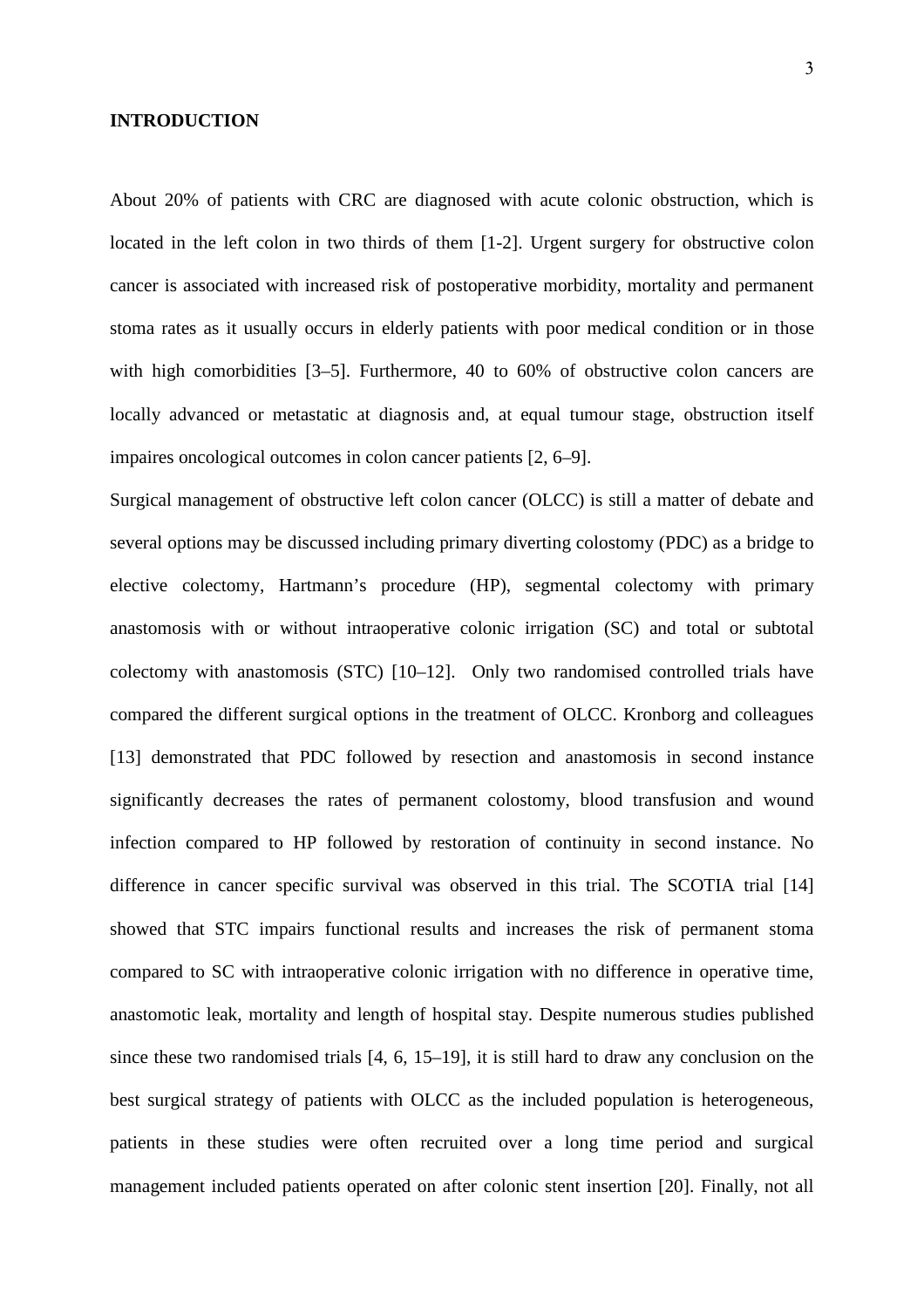published series reporting on postoperative outcomes for OLCC yielded a global long-term picture of the different surgical options as they focussed on the first-stage urgent operation without any details on the second or third surgery when performed [19]. The aim of our multicentre French cohort study was therefore to provide an overview of the different surgical options and related mortality and morbidity in patients operated on for OLCC with a special interest in cumulative postoperative morbidity, long-term stoma rate and oncological outcomes.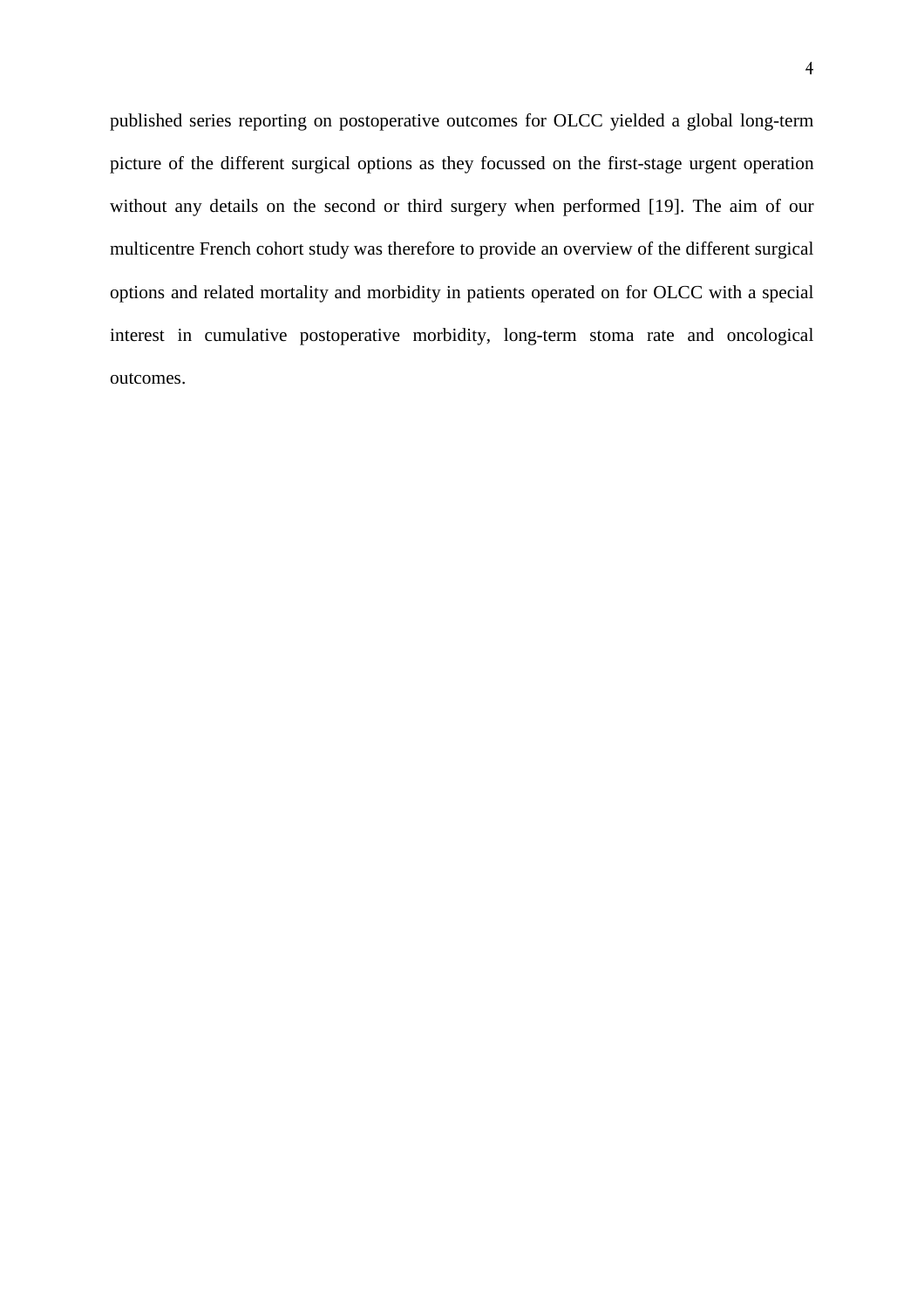#### **MATERIALS AND METHODS**

#### **Study population**

Data from all consecutive patients who were managed for OCC between January 2000 and December 2015 in surgical centers members of the French National Surgical Association (Association Française de Chirurgie) were retrospectively analyzed. The collected data were provided by the surgeons of each centre after institutional approval. The diagnosis of colonic obstruction was established in patients with clinical symptoms of intestinal obstruction and confirmed by abdominal X-ray, as performed in the early 2000's, and/ or abdominal computed tomography (CT). OLCC was defined as a colonic tumour located between splenic flexure and rectum. Patients who had colonic stent insertion, those treated only with palliative supportive care because of poor medical condition and patients who had internal derivation as a palliative surgical procedure were excluded from the study.

# **Study endpoints**

The primary endpoint of the study was to report the postoperative outcomes (mortality and morbidity) of surgery for OLCC with a particular focus on cumulative postoperative morbidity. Secondary endpoints included: definitive stoma rate, as well as overall and disease-free survival.

# **Variables and Outcomes measures**

Data were collected from the French National Surgical Association database. Postoperative morbidity was defined as any complication occurring during the hospital stay or within 30 days after surgery. Complications were classified according to Clavien-Dindo [21]. Overall survival was defined as the period of time between the date of surgery and the date of death,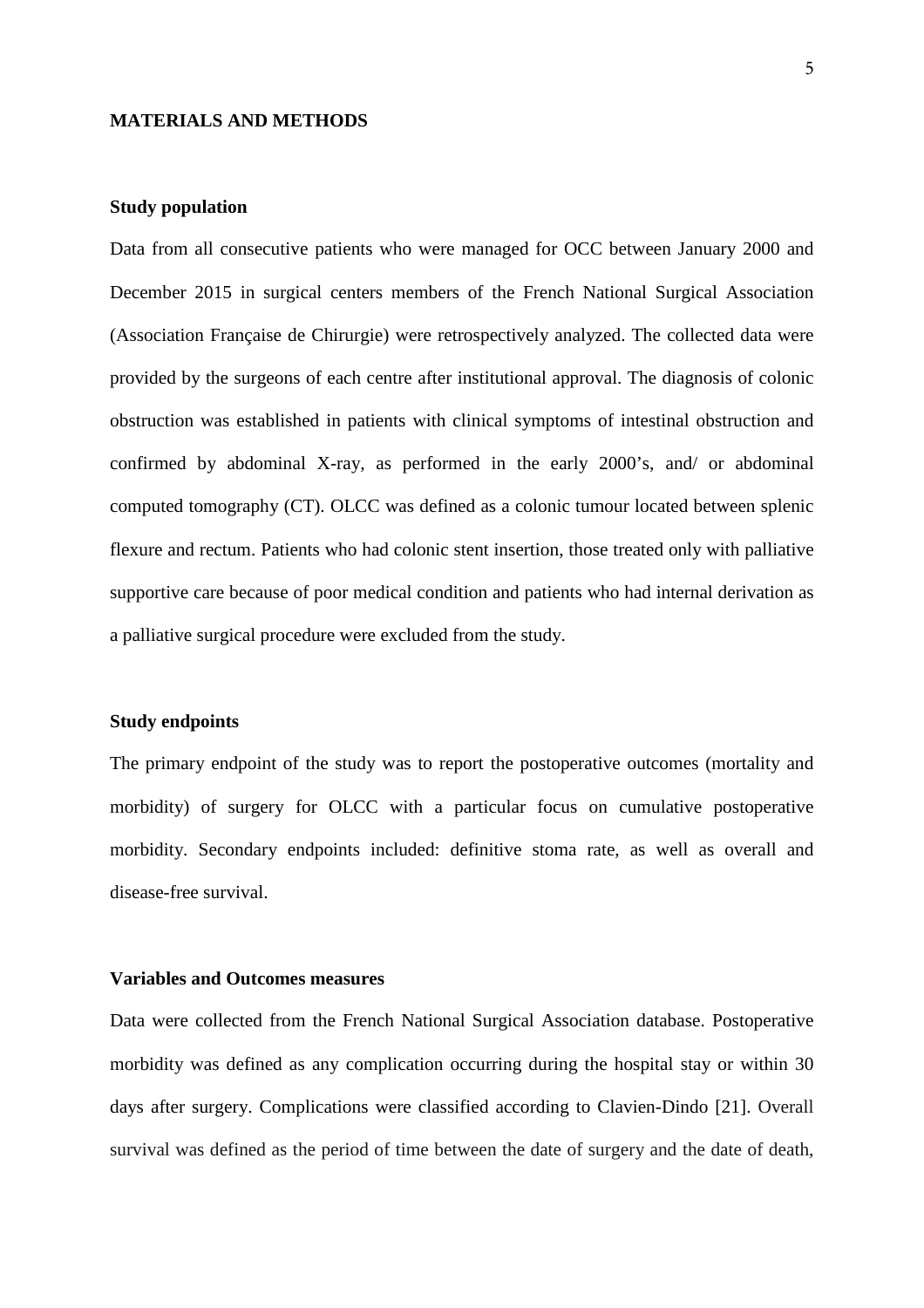whatever the cause. For patients with non-metastatic disease, disease-free survival was defined as the period of time between the date of surgery and the date of the first relapse of the disease (locoregional or distant) or death. Living patients with no evidence of disease at last follow-up were censored.

# **Statistical analysis**

Quantitative data were reported as median and range or mean and standard deviation, and categorical data were reported as absolute numbers and percentages (percentages were calculated with available data). Normally distributed quantitative data were analysed with Student's *t* test, Mann-Whitney test or Kruskal-Wallis test, as appropriate. Qualitative data were compared using Pearson's  $\chi^2$  test or Fisher's exact test, as appropriate. Survival curves were plotted according to the method of Kaplan and Meier and differences between survival distributions were assessed by log-rank test. Multivariate analysis for survival analysis was computed using Cox proportional hazards regression. All the variables that were significant in univariate analysis were included in the multivariate model. All tests were 2-sided, with a level of significance set at  $p < 0.05$ . Statistical analyses were performed using GraphPad Prism (version 5.0; California, USA) and JPM (version 12.1.0; SAS Institute, Cary, North Carolina, USA) software. This study was conducted according to the ethical standards of the Committee on Human Experimentation of our institution and reported according to the Strengthening the Reporting of Observational Studies in Epidemiology guidelines [22].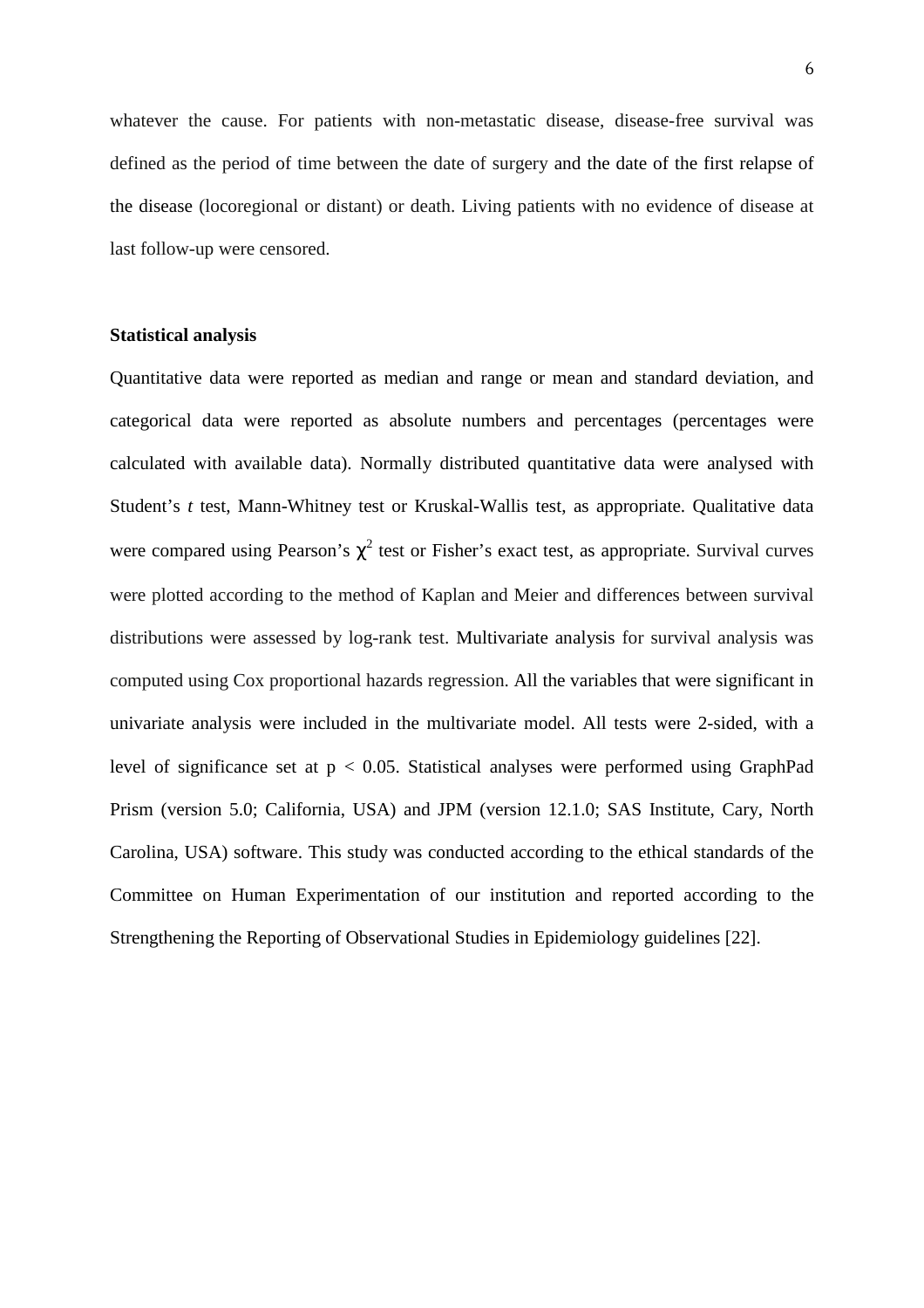# **Patient characteristics**

Between 2000 and 2015, 1500 patients with OLCC were identified. Patients who had colonic stent insertion ( $n = 271$ ), those who received supportive care because of poor medical condition ( $n = 5$ ) and those who had palliative internal derivation ( $n = 4$ ) were excluded from the study. The 1220 remaining patients were divided into four groups: PDC ( $n = 456$ ), SC (n  $=$  329), HP (n  $=$  246) and STC (n  $=$  189) (**Figure 1, Table 1**). The obstruction was confirmed by imaging in 1139 patients (93%). There was no difference between the four groups regarding gender, age, BMI and comorbidities. Patients who had SC were in better medical condition (ASA score,  $p=0.008$ , and performance status,  $p<0.0001$ ) than the other groups. On preoperative CT scan, synchronous metastatic disease was more frequently suspected in patients who had PDC (32%) than in other groups (SC 23%, HP 26% and STC 21%, respectively, p=0.01). The following CT scan features of colonic obstruction related complications were more frequently reported in patients who had HP and STC than those who had PDC or SC: pneumoperitoneum (16 and 10% vs. 2 and 5%, p<0.0001), bowel parietal pneumatosis (8 and 26% vs. 4 and 4%,  $p<0.0001$ ), and absence of vascular bowel wall enhancement (9 and 12% vs. 2 and 2%,  $p<0.0001$ ).

# **Intraoperative data (Table 2)**

In the PDC group, the primary tumour was more frequently reported as locally advanced and unresectable than in the other groups. HP and STC were more frequently performed in patients with perforated tumour, ischaemic lesions of the distended colon, caecal perforation or peritonitis. PDC was performed by median laparotomy in 41% of patients, by an elective incision in 46% and laparoscopically in 13% of patients, respectively. Among the 272 patients who had SC with primary anastomosis, 84 (31%) had intraoperative colonic irrigation and 42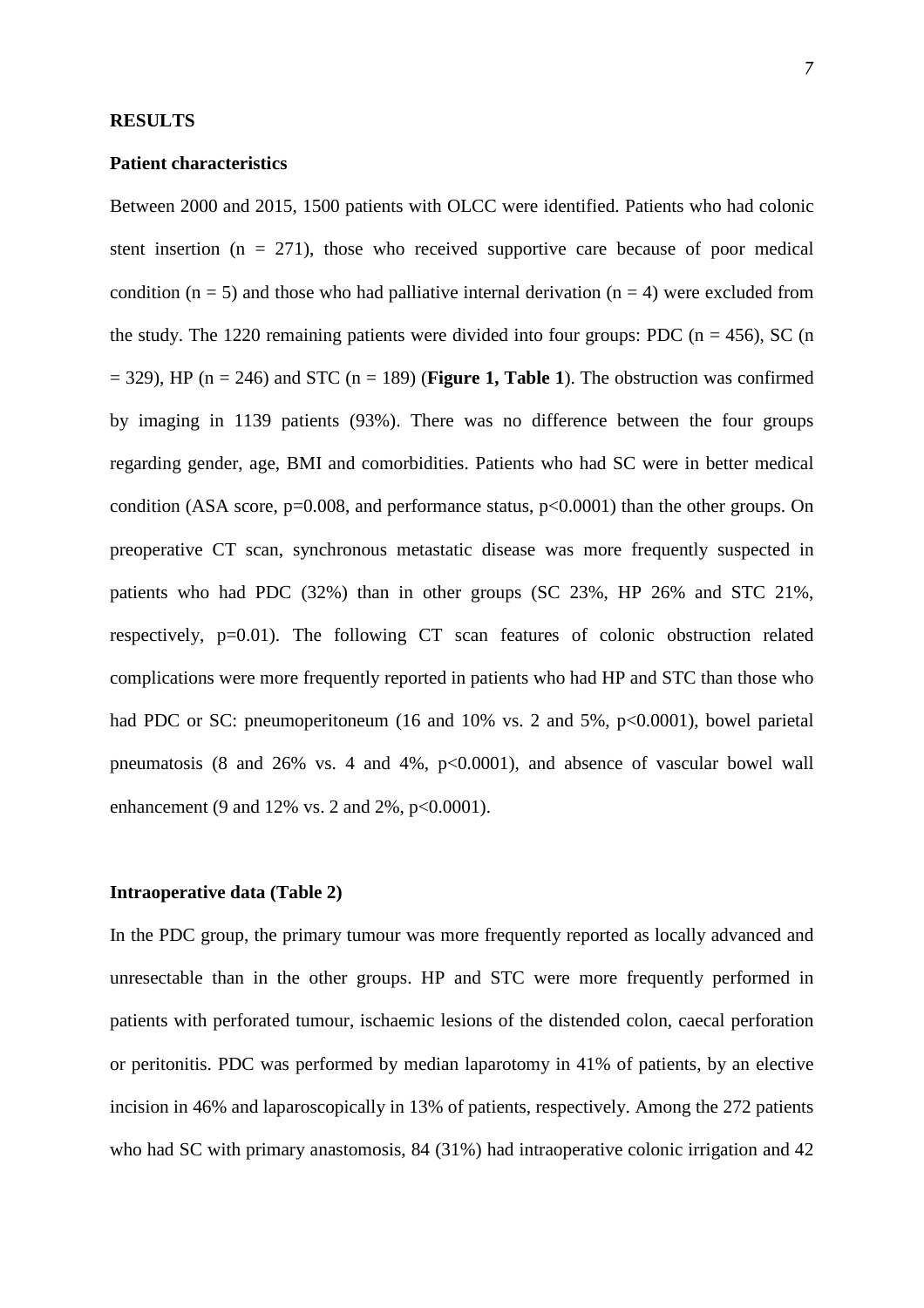(15%) had a defunctioning ileostomy. In patients who had HP, an extended colectomy with closing of the distal colonic stump and confection of an end-ileostomy was necessary in 35 patients (14%). Resection of neighbouring organs (i.e small bowel, wound, bladder or ovary) due to locally advanced primary tumour was reported in 15%, 13% and 13% of patients who had SC, HP and STC, respectively  $(p=0.7)$ . Per-operative complications consisting mainly of iatrogenic tumour opening, ureteral, bowel or splenic injuries were reported in 39 (3%) patients; they occurred more frequently during STC (7%) than in the other groups (PDC 1%, SC 4% and HP 5%, p=0.006).

# **Postoperative outcomes**

Postoperative mortality rate was significantly higher in patients with STC and HP than in patients with SC or PDC (**Table 3**). Overall, surgical and medical morbidity rates were higher after STC and HP than after SC or PDC. Anastomotic complications were similar between patients who had SC (36/272, 13%) and STC (26/189, 14%,  $p=0.4$ ) with primary anastomosis. Median length of hospital stay was significantly lower after SC than after PDC, HP and STC. Patients who had SC or STC were more likely to have redo surgery for postoperative complications than patients who had PDC or HP. At multivariate analysis, age >70 years, ASA score >3, pulmonary and neurological comorbidities and haemodynamic instability at admission were independent predictors of postoperative mortality after first-stage surgery (**Table 4**).

Five hundred and twenty-two patients had a planned second surgical stage. Among the 431 living patients after PDC, 321 (74%) had resection of the primary tumour, with anastomosis in 268 of them. In the other three groups, the second surgical stage consisted of restoration of intestinal continuity. The postoperative results of second surgical stage procedures are summarised in **Table 5**. Postoperative mortality and morbidity after resection of the primary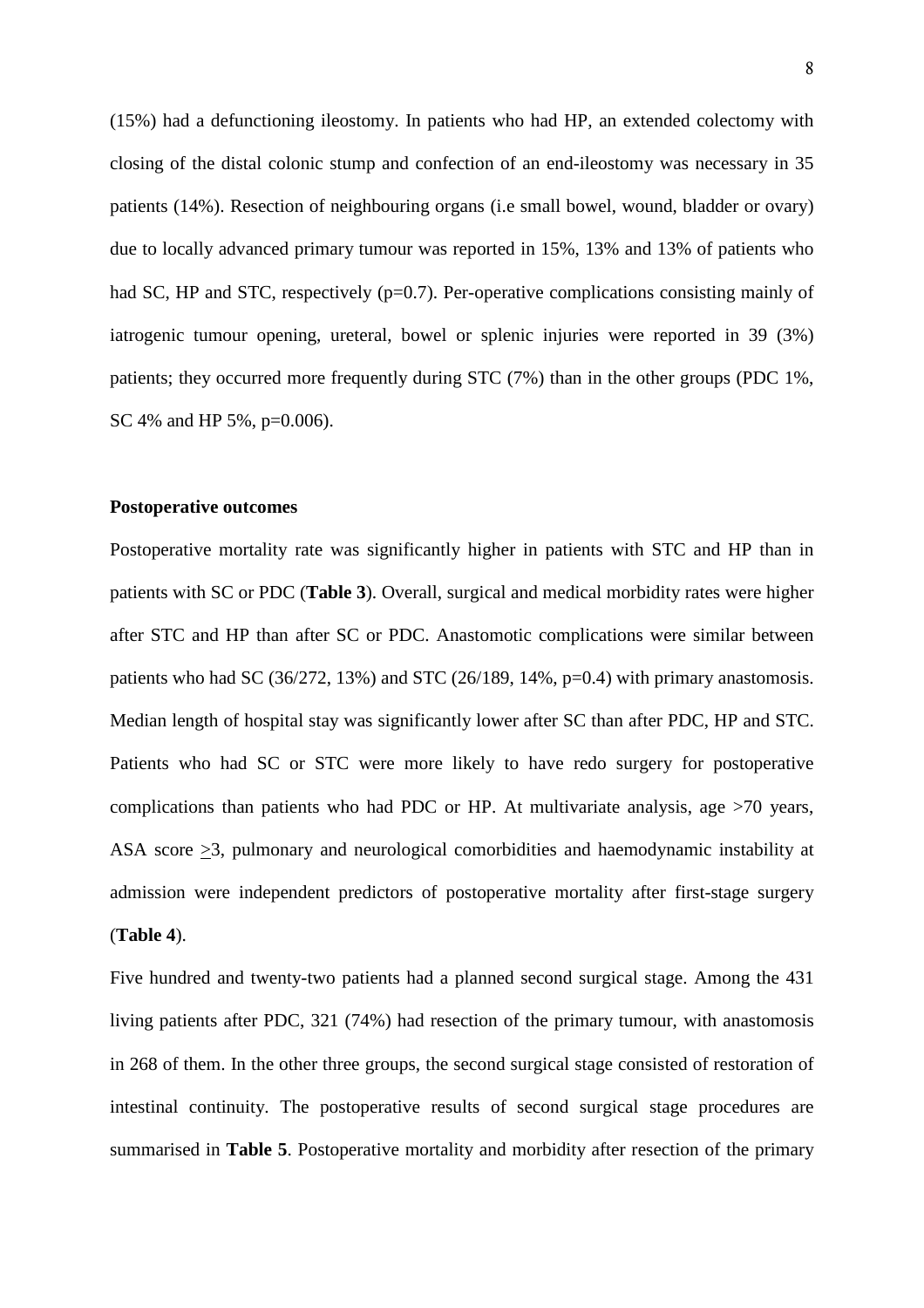tumour in the PDC group was 3% and 35% respectively with a 7% rate of anastomotic leak. Overall 19 patients had a third surgical stage for stoma closure, 15 in the PDC group and 4 in the HP Group. Cumulative postoperative outcomes, including all surgical stages are given in **Table 6**. Cumulative overall and major morbidity and mortality favoured the PDC and SC groups.

At the end of follow-up (16 months, range: 0.03-179 months), the rate of living patients with permanent stoma was significantly higher after HP than after PDC, SC or STC ( $p<0.0001$ ). Systemic chemotherapy, as adjuvant or metastatic treatment, was given after resection of the primary tumour, in 230 (50%) patients from the PDC group, 190 (58%) from the SC group, 107 (43%) from the HP group and 90 (48%) from the STC group (p=0.006).

## **Pathology results**

At admission, 25% of patients had metastatic disease, with no difference between the four groups. At pathological examination, among patients who had resection of the primary tumour ( $n = 1089$ ), 34% were found stage III. There was no difference between the four groups regarding tumour size, TNM stage, positive lymph nodes, lymphatic, vascular and perineural invasion (**Table 7**). Tumour perforation was more frequently observed after HP than after PDC, SC and STC. The median number of harvested lymph nodes was lower after HP than after PDC, and STC.

## **Long-term outcomes**

Median overall survival was 24.5 months for the entire cohort. Five-year overall survival (**Figure 2A**) was significantly higher after SC (67%) than after PDC (54%), HP (54%) and STC (48%) (p=0.0002). Similarly, 5-year disease-free and cancer-specific survival (**Figure 2B and C**) was higher after SC (55% and 73%, respectively) than after PDC (48% and 63%,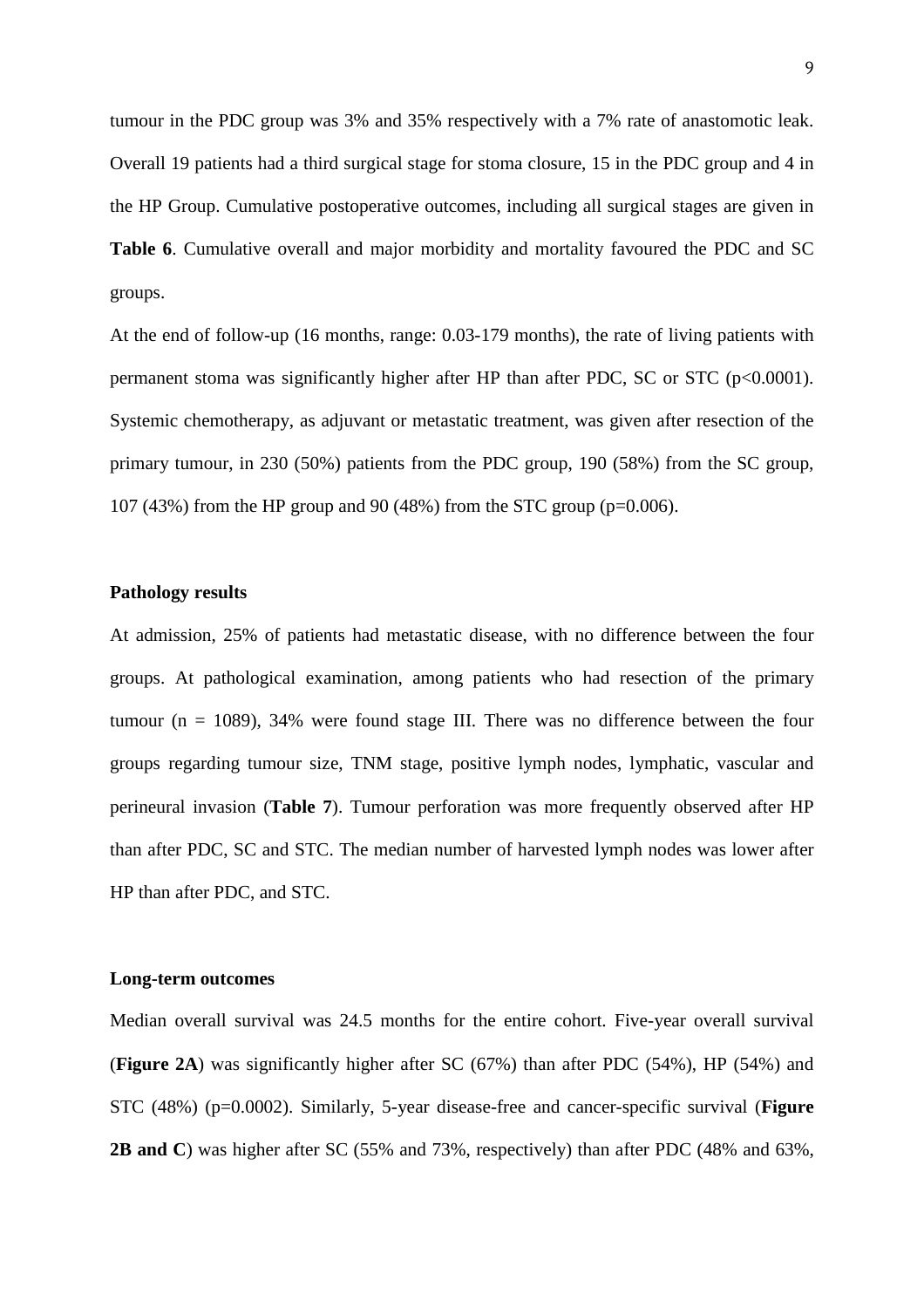respectively), HP (37 and 69%, respectively) and STC (49% and 55%, respectively). At multivariate analysis, nine independent factors were associated with the risk of death (**Table 8)**: ASA grade, performance status, pulmonary comorbidity, neurological comorbidity, renal comorbidity, per-operative macroscopic invasion of a neighbouring organ, type of surgical management, stage IV disease and postoperative chemotherapy. In our series, SC and PDC were associated with better prognosis than the two other procedures. No difference was found between SC and PDC (OR: 0.83; 95%CI: 0.47-1.49; p=0.53).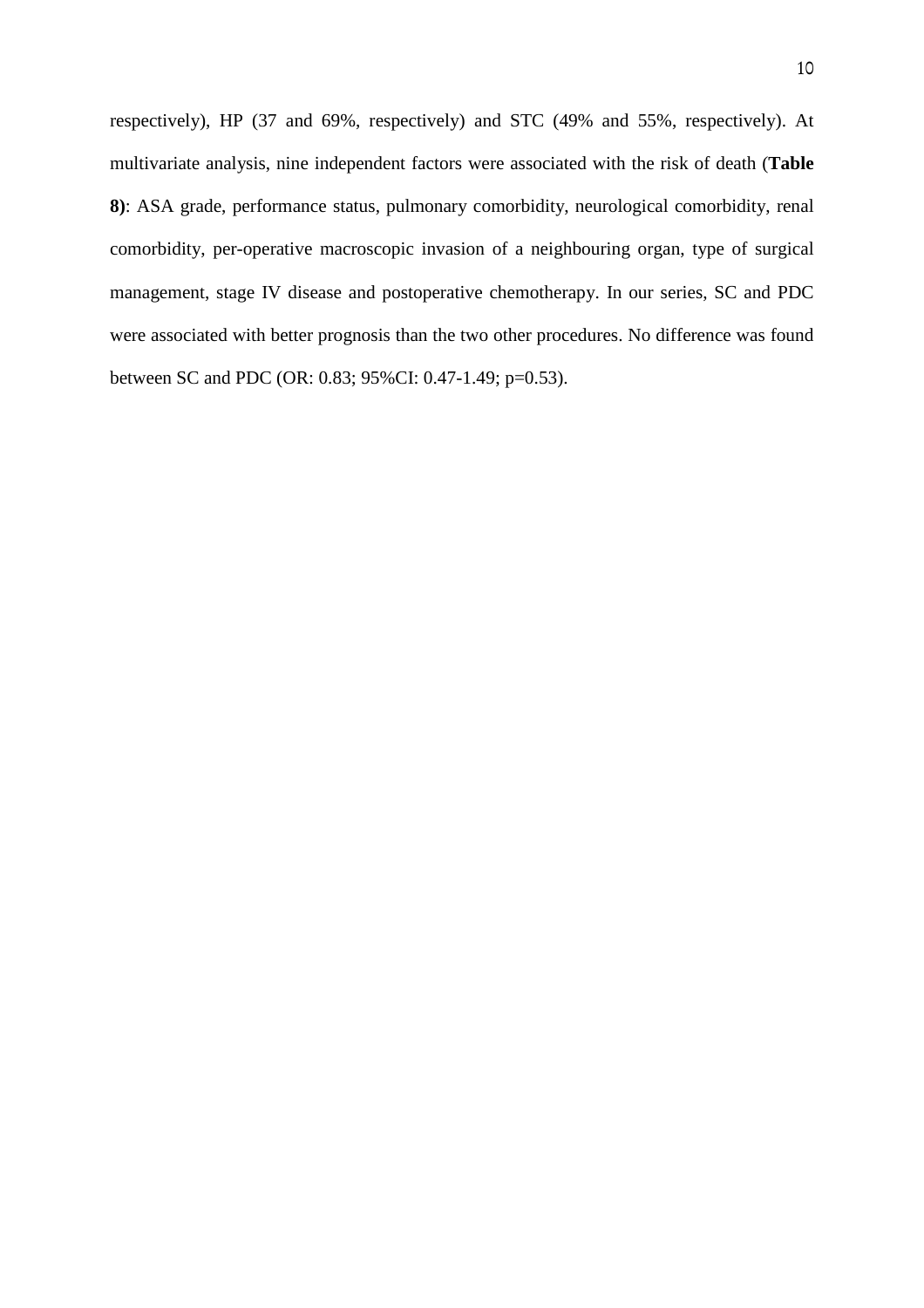### **DISCUSSION**

For patients admitted for OLCC, surgery was the preferred strategy during the study period in France and most of them (62%) had up-front resection of the primary tumour. In our series, the mortality rate after acute resection ranged from 6 to 13%, as reported by other large series of resected patients for OLCC (7-18%) [2, 4, 15, 23]. Several risk factors have been demonstrated to be correlated with mortality after surgery for OLCC. In a recent multicentre retrospective series of 1816 patients operated on for OLCC in the Netherlands, increasing age, high ASA score, respiratory and neurological comorbidities were independent predictors of postoperative mortality [4]. In a study conducted in Great Britain and Ireland in a population of 989 patients who had resection for obstructive colonic cancer, age, ASA score, tumour stage and urgency of surgery were found to be independent predictors of postoperative mortality [15]. In our series, after multivariate analysis, age  $>70$  years, ASA score  $\geq 3$ , patients' comorbidities (pulmonary and neurological) and haemodynamic failure at admission were found to be predictors of postoperative mortality. Some authors emphasise the fact that surgeons' high colorectal expertise may decrease mortality after surgery for OLCC by allowing the right choice of procedures, avoiding contamination of the operative field during surgery or decreasing operative time [9]. In our series we were not able to evaluate this specific point but at multivariate analysis, the type of hospital where patients were managed (academic vs. non-academic) and the type of urgent surgery (acute resection or PDC) did not influence postoperative mortality. These results suggest that a surgeon's decision should be tailored to patient-related factors and per-operative findings. In our series, patients who had HP or STC were found to have locally advanced or perforated primary tumour, ischaemic lesions of the dilated colon or caecal diastatic perforation. Similarly, HP and STC were more frequently performed in patients with higher ASA score compared to PDC or SC. Our results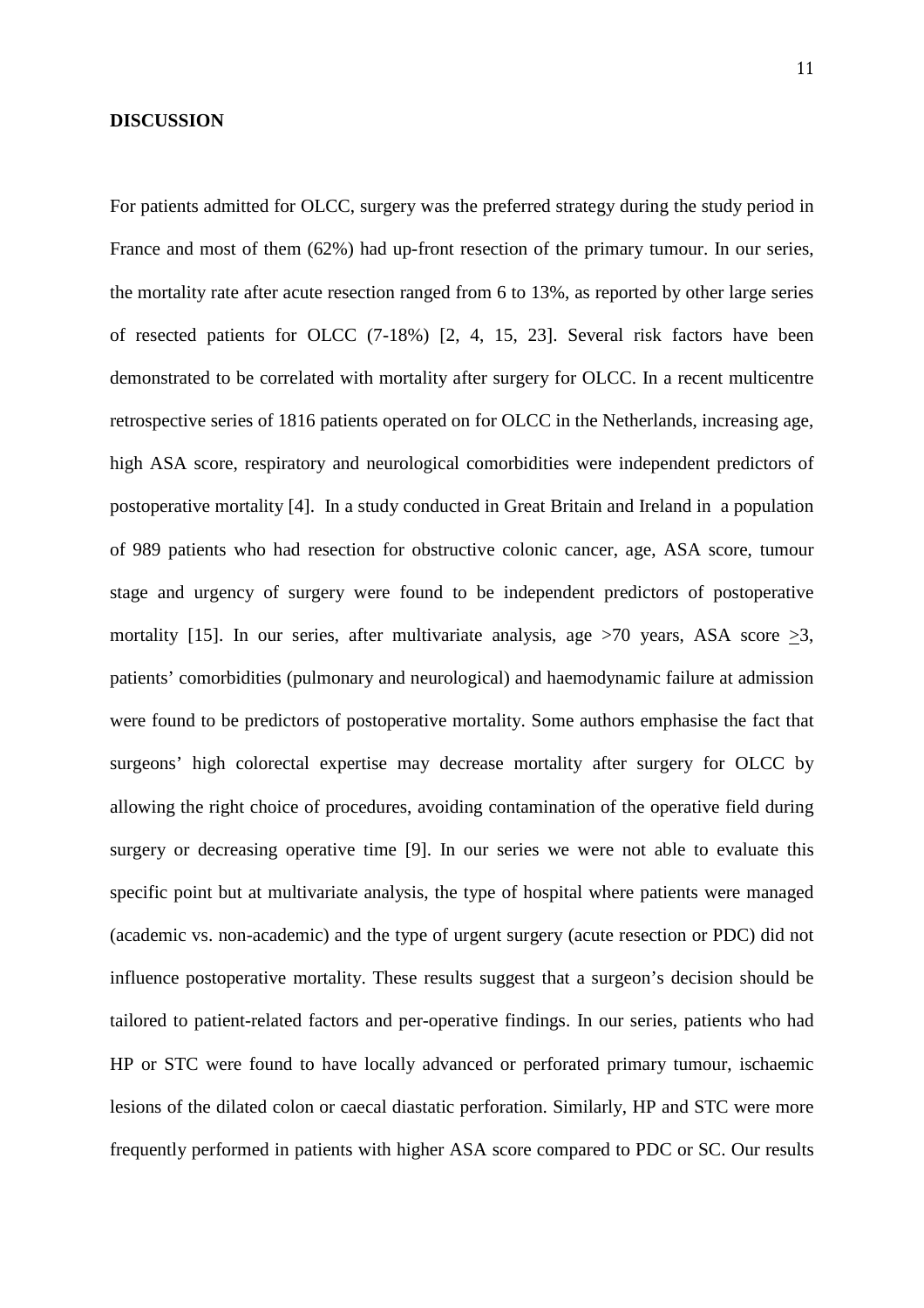are in accordance with those reported in a retrospective multicentre German study of 743 patients who had resection for OLCC [17]. In this latter study, HP was the preferred surgical option in patients with more comorbidities or for those with peritonitis, tumour infiltration of neighbouring organs, and synchronous metastasis [17]. In the series reported by Chereau and colleagues [18], HP was limited to patients with perforation and peritoneal seeding or in severely ill patients for whom cure was not possible.

Keeping patients' selection biases in mind, postoperative morbidity was significantly higher after first-stage HP and STC than after SC and PDC in our series. Kronborg and colleagues [13] reported that blood transfusion  $(55\% \text{ vs. } 14\%, \text{ p} < 0.01)$  and wound infection  $(22\% \text{ vs. } 14\%)$ 5%, p=0.01) rates were significantly higher after HP compared to PDC. Likewise, Chereau and colleagues [18] have shown that PDC was associated with lower morbidity (9.8% vs. 54.5% vs. 45.5%) and 30-day mortality (4.9% vs. 27.3% vs. 9%) than HP and STC. The rates of overall (42%) and major (16%) morbidities observed after SC in our study are in accordance with previous published series [11], suggesting that SC is technically demanding in emergency settings compared to PDC. Some authors have argued that cumulative morbidity and mortality is so high after staged surgery for OLCC that less conservative surgery is justified [11, 24]. In our series, the cumulative mortality, overall and major morbidities reported in the PDC group were similar to those observed after SC, although patients in the latter group had better medical condition (ASA score and performance status). Our results are in accordance with those reported in a recent meta-analysis [19].

The risk of permanent stoma formation is a major concern in patients with OLCC and operated on with multi-stage procedures. In the present series, 74% of patients managed by PDC had resection of the primary tumour during a second stage, and 15 of them (5%) needed a third surgical procedure for stoma closure. The definitive stoma rate after PDC was thus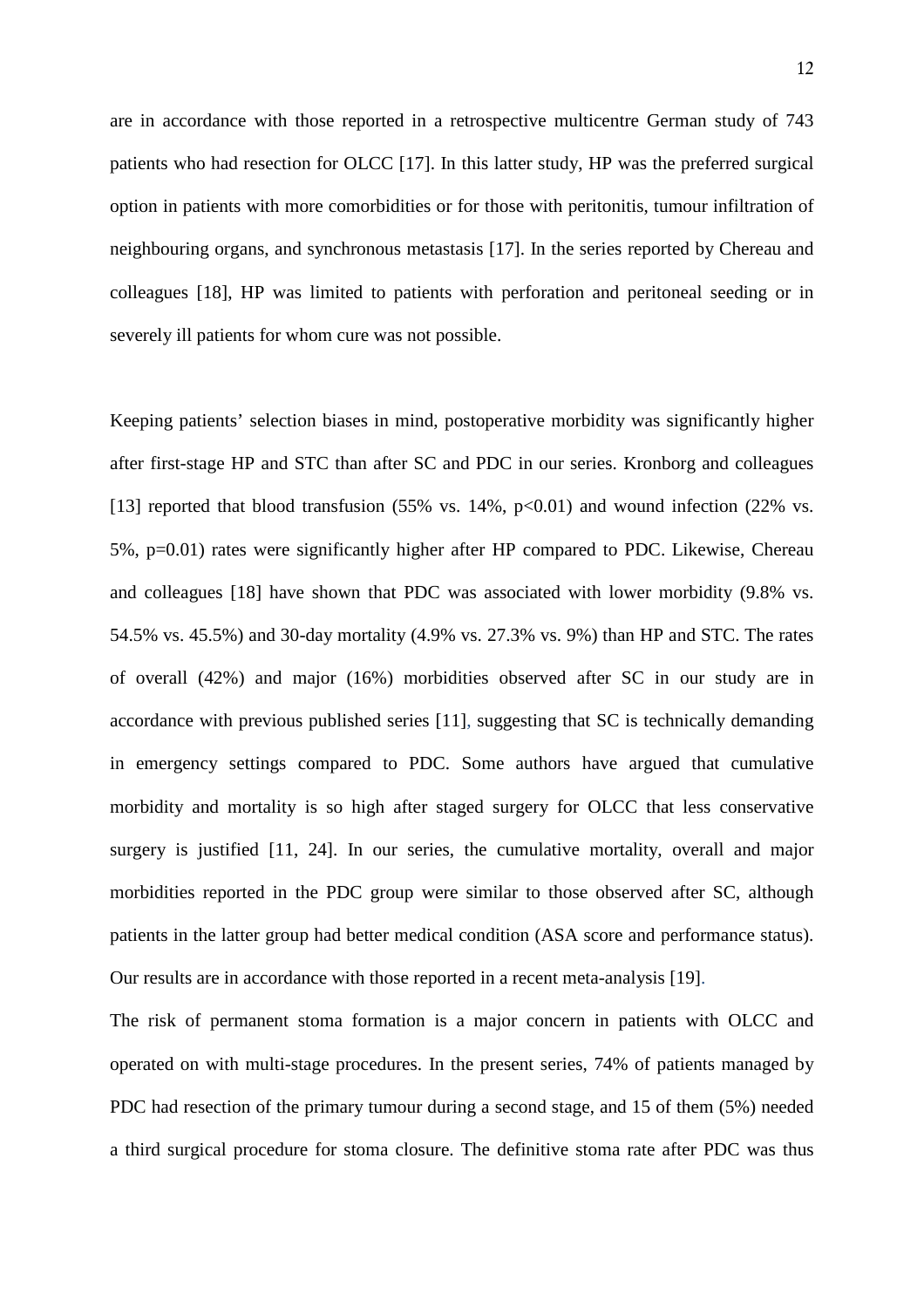24% at the end of follow-up. In contrast, in the HP group, stoma reversal was achieved in only 35% of patients, in line with the literature [18]. In our series, 99 out of the 329 patients for whom SC was performed, had either a protective anastomosis  $(n = 42)$  or a double colostomy (Bouilly-Volkmann). These two procedures may represent an attractive option since postoperative morbidity after second-stage surgery and permanent stoma rates are low.

Little is known on long-term prognosis in patients operated on for OLCC since most studies emphasised surgical techniques and short-term outcomes in this setting. In our series, we show that five-year overall, disease-free and cancer-specific survival is significantly improved after SC or PDC compared to HP or STC. Jiang and colleagues [6] reported that PDC tended to be associated with higher overall survival than one–stage procedures (105 vs. 66 months, p=0.088). Chereau and colleagues [18] reported that PDC was associated with better median overall survival (26 months) than HP (7 months) and STC (18 months). As reported by Chereau et al [18], the number of harvested lymph nodes in our series was significantly lower after HP compared to the other procedures. In a recently published series, Öistämö and colleagues [25] showed that the number of harvested lymph nodes in the resected specimen was higher in the planned resection group ( $n = 43$ ) compared with the acute resection group (n  $= 57$ ) (21 vs. 8.7; p = 0.001). Added to the previously mentioned histological factor, the lower number of longitudinal resection margins and the greater number of perforated tumours reported in the HP group may explain the worse disease-free survival reported in patients with non-metastatic disease treated by HP. In addition, in our series, in line with others [25], a small proportion of patients in the HP group received postoperative chemotherapy which may also negatively impact prognosis.

The present study has some limitations. It is retrospective series, the population was heterogeneous, some data are missing, functional results and quality of life could not be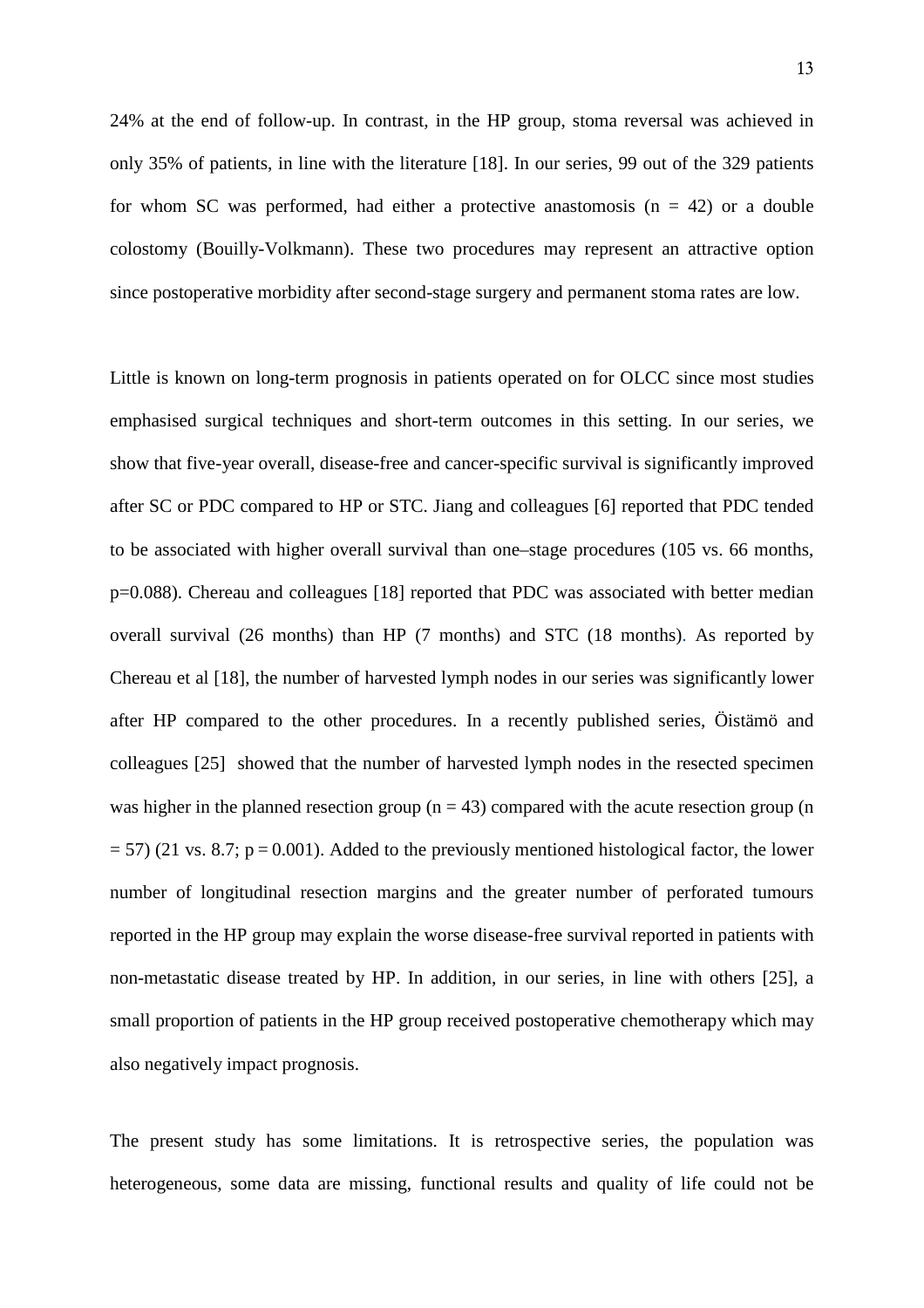assessed, but these disadvantages are offset by the large sample of patients. In addition, the present study is the first to compare the four main surgical options for OLCC with detailed results in terms of postoperative outcomes including all surgical stages and long-term oncological outcomes.

In conclusion, patients who are considered for surgery for OLCC should be given information on cumulative morbidity, permanent stoma rate and oncological outcomes as a necessary part of their initial counselling. For those operated on, this is essential. Given these postoperative considerations, segmental colectomy (in experienced hands) and primary loop colostomy are the two preferred options in patients with good medical condition (ECOG 0 or 1) and no colonic ischaemic features above the obstruction. For those with severe comorbidities, primary diverting colostomy should be recommended as the first-stage surgical procedure, reserving Hartmann's procedure and (sub)total colectomy for patients with colonic ischaemia or perforation complicating malignant obstruction.

# **ACKNOWLEDGMENTS**

We are grateful to Nikki Sabourin-Gibbs, Rouen University Hospital, for her help in editing the manuscript.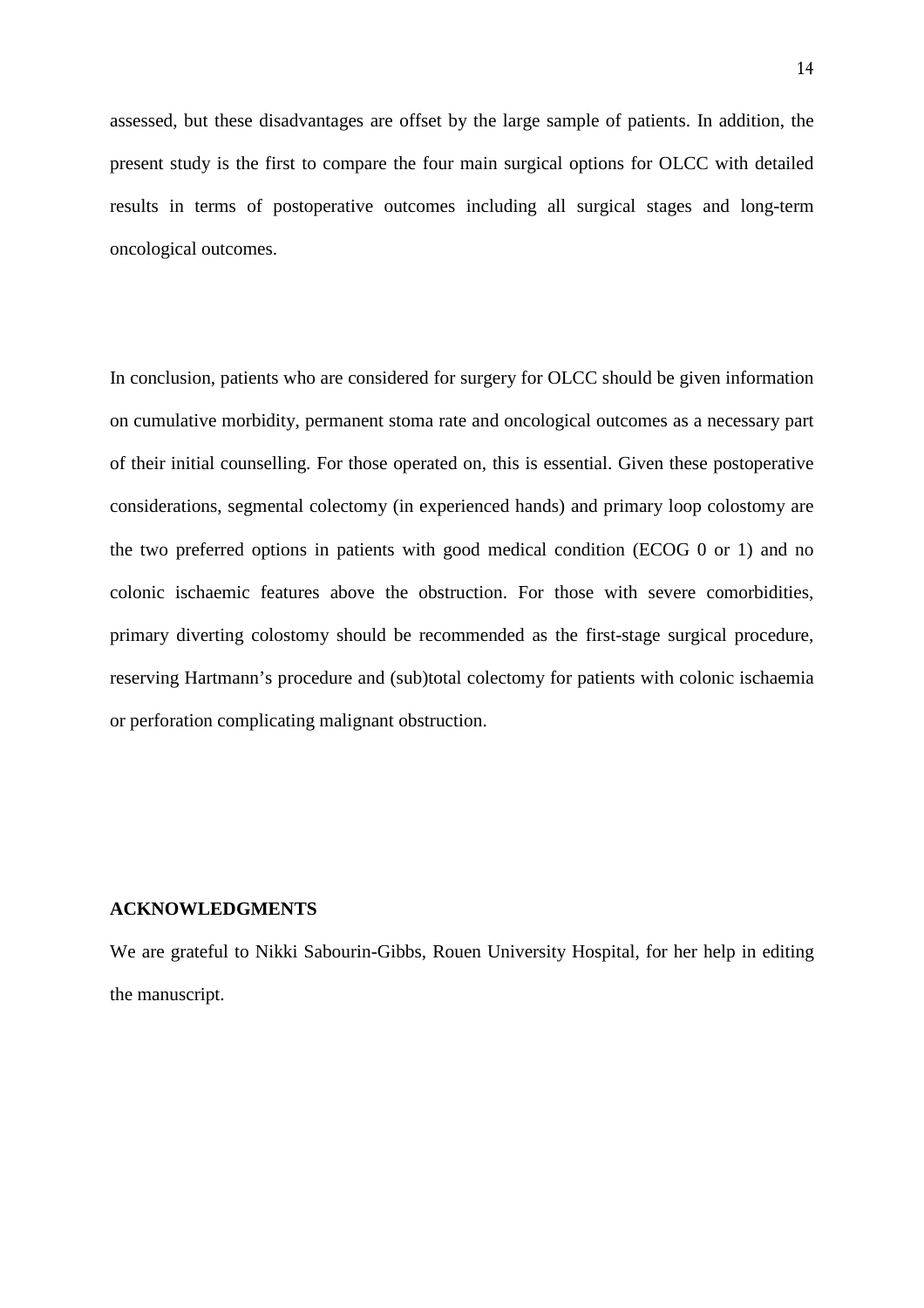# **REFERENCES**

- 1. Torre LA, Bray F, Siegel RL, et al (2015) Global cancer statistics, 2012. CA Cancer J Clin 65:87–108.
- 2. McArdle CS, McMillan DC, Hole DJ (2006) The impact of blood loss, obstruction and perforation on survival in patients undergoing curative resection for colon cancer. Br J Surg 93:483–488.
- 3. Sjo OH, Larsen S, Lunde OC, Nesbakken A (2009) Short term outcome after emergency and elective surgery for colon cancer. Colorectal Dis 11:733–9.
- 4. Tanis PJ, Paulino Pereira NR, van Hooft JE, et al (2015) Resection of Obstructive Left-Sided Colon Cancer at a National Level: A Prospective Analysis of Short-Term Outcomes in 1,816 Patients. Dig Surg 32:317–324.
- 5. Awotar GK, Guan G, Sun W, et al (2017) Reviewing the Management of Obstructive Left Colon Cancer: Assessing the Feasibility of the One-stage Resection and Anastomosis After Intraoperative Colonic Irrigation. Clin Colorectal Cancer 16:e89– e103.
- 6. Jiang JK, Lan YT, Lin TC, et al (2008) Primary vs. delayed resection for obstructive left-sided colorectal cancer: impact of surgery on patient outcome. Dis Colon Rectum 51:306–311.
- 7. Chin C-C, Wang J-Y, Changchien C-R, et al (2010) Carcinoma obstruction of the proximal colon cancer and long-term prognosis—obstruction is a predictor of worse outcome in TNM stage II tumor. Int J Colorectal Dis 25:817–822.
- 8. Cortet M, Grimault A, Cheynel N, et al (2013) Patterns of recurrence of obstructing colon cancers after surgery for cure: a population-based study. Colorectal Dis 15:1100– 6.
- 9. Morita S, Ikeda K, Komori T, et al (2016) Outcomes in Colorectal Surgeon-Driven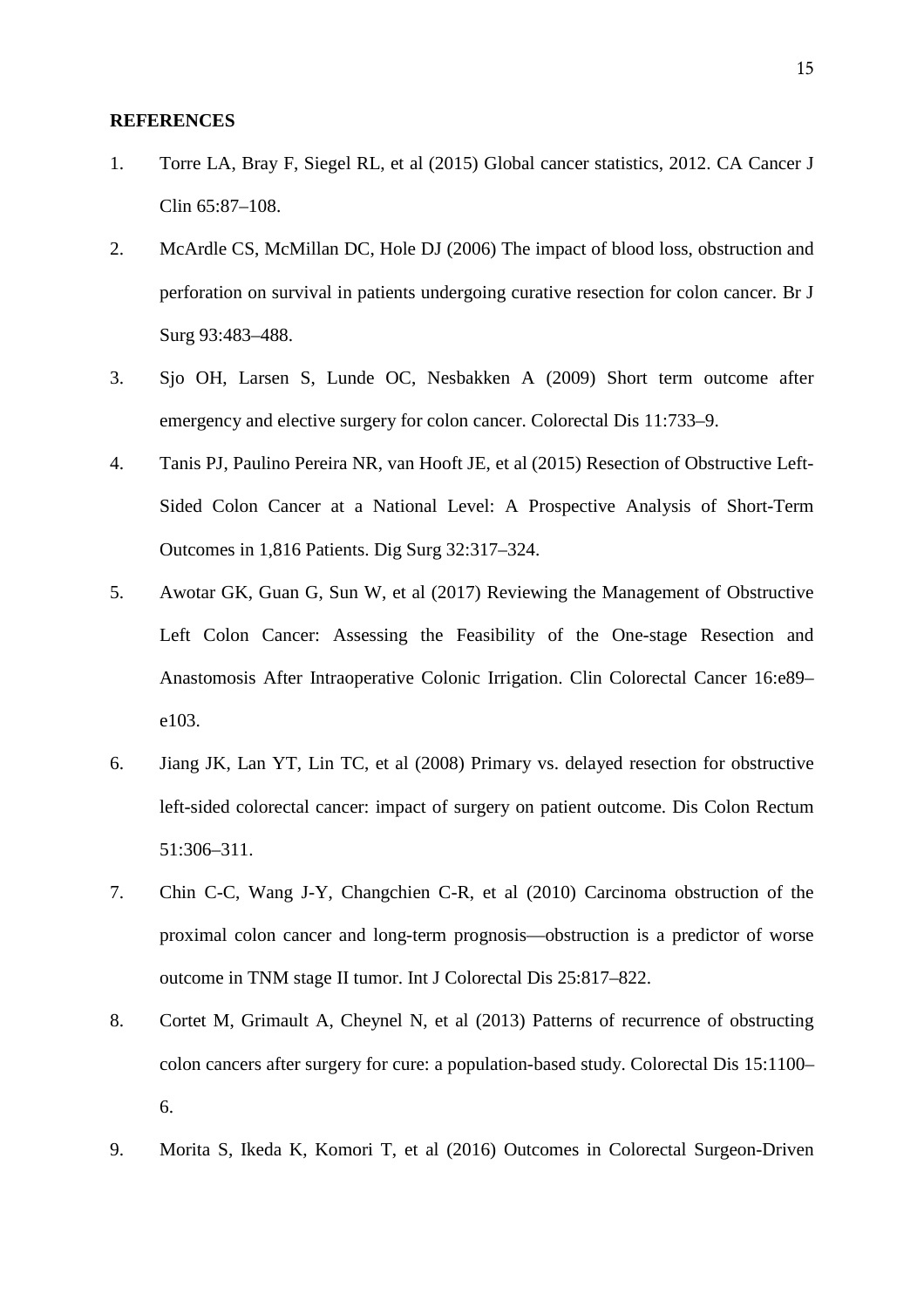Management of Obstructing Colorectal Cancers. Dis Colon Rectum 59:1028–1033.

- 10. Tiret E (1998) Emergency management for colonic cancer. Gastroentérologie Clin Biol 22:S102-107.
- 11. Ansaloni L, Andersson RE, Bazzoli F, et al (2010) Guidelenines in the management of obstructing cancer of the left colon: consensus conference of the world society of emergency surgery (WSES) and peritoneum and surgery (PnS) society. World J Emerg Surg WJES 5:29.
- 12. Chang GJ, Kaiser AM, Mills S, et al (2012) Practice Parameters for the Management of Colon Cancer. Dis Colon Rectum 55:831–843.
- 13. Kronborg O (1995) Acute obstruction from tumour in the left colon without spread. A randomized trial of emergency colostomy versus resection. Int J Colorectal Dis 10:1–5.
- 14. (1995) Single-stage treatment for malignant left-sided colonic obstruction: a prospective randomized clinical trial comparing subtotal colectomy with segmental resection following intraoperative irrigation. The SCOTIA Study Group. Br J Surg 82:1622–1627.
- 15. Tekkis PP, Purkayastha S, Lanitis S, et al (2006) A comparison of segmental vs subtotal/total colectomy for colonic Crohn's disease: a meta-analysis. Color Dis 8:82– 90.
- 16. Villar JM, Martinez AP, Villegas MT, et al (2005) Surgical options for malignant leftsided colonic obstruction. Surg Today 35:275–281.
- 17. Kube R, Granowski D, Stübs P, et al (2010) Surgical practices for malignant left colonic obstruction in Germany. Eur J Surg Oncol 36:65–71.
- 18. Chéreau N, Lefevre JH, Lefrancois M, et al (2013) Management of malignant left colonic obstruction: is an initial temporary colostomy followed by surgical resection a better option? Color Dis 15:e646-653.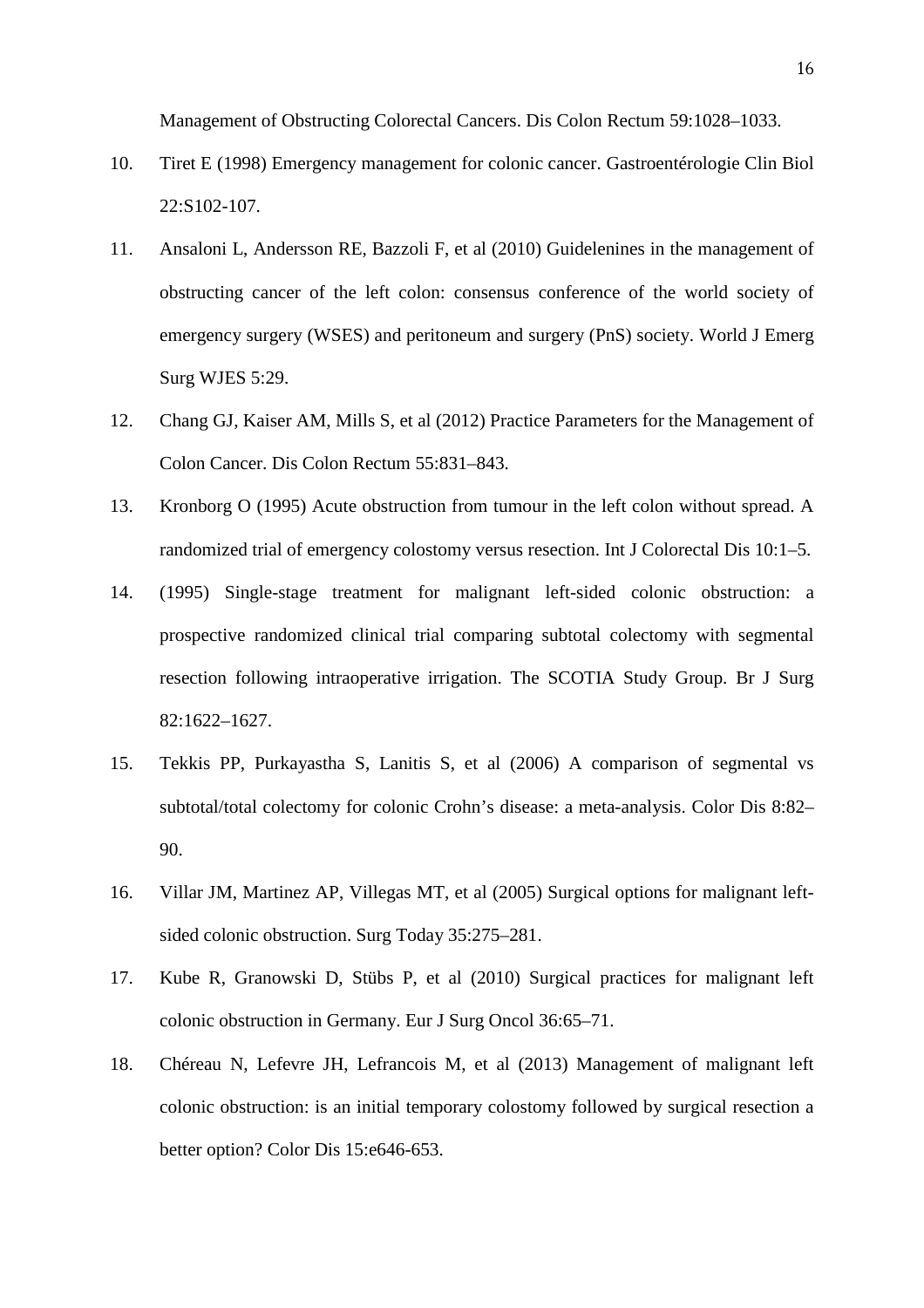- 19. Amelung FJ, Mulder CLJ, Verheijen PM, et al (2015) Acute resection versus bridge to surgery with diverting colostomy for patients with acute malignant left sided colonic obstruction: Systematic review and meta-analysis. Surg Oncol 24:313–21.
- 20. De Salvo GL, Gava C, Pucciarelli S, Lise M (2004) Curative surgery for obstruction from primary left colorectal carcinoma: primary or staged resection? Cochrane Database Syst Rev CD002101.
- 21. Dindo D, Demartines N, Clavien P-A (2004) Classification of surgical complications: a new proposal with evaluation in a cohort of 6336 patients and results of a survey. Ann Surg 240:205–213.
- 22. von Elm E, Altman DG, Egger M, et al (2007) The Strengthening the Reporting of Observational Studies in Epidemiology (STROBE) statement: guidelines for reporting observational studies. Lancet 370:1453–1457.
- 23. Frago R, Biondo S, Millan M, et al (2011) Differences between proximal and distal obstructing colonic cancer after curative surgery. Color Dis 13:e116-122.
- 24. Hennekinne-Mucci S, Tuech J-J, Bréhant O, et al (2006) Emergency subtotal/total colectomy in the management of obstructed left colon carcinoma. Int J Colorectal Dis 21:538–41.
- 25. Öistämö E, Hjern F, Blomqvist L, et al (2016) Emergency management with resection versus proximal stoma or stent treatment and planned resection in malignant left-sided colon obstruction. World J Surg Oncol 14:232.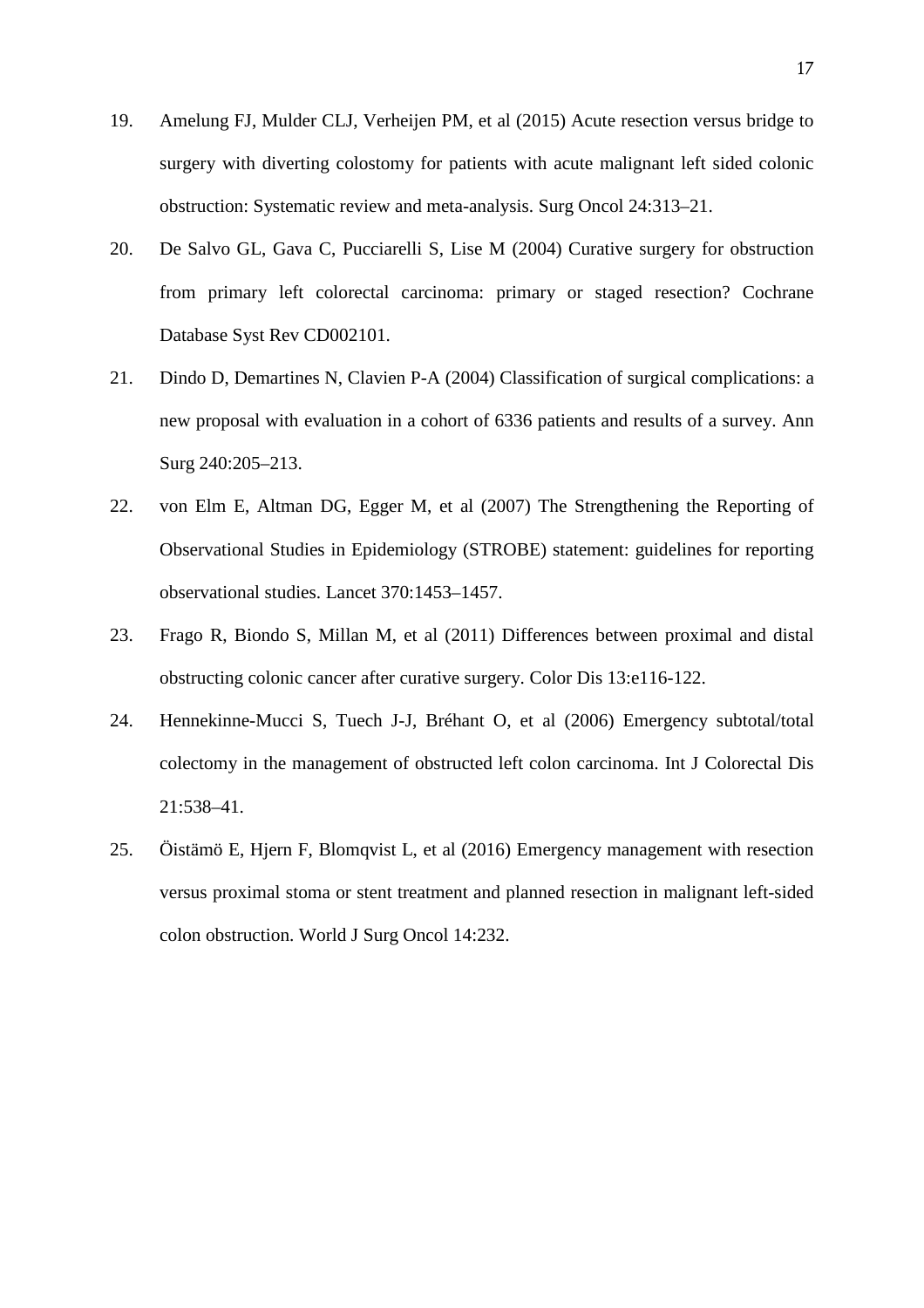# **FIGURE LEGENDS**

Figure 1: Flow chart of patients admitted with Obstructive Left Colon Cancer

**Figure 2:** Overall **(A)**, disease-free **(B)** and cancer-specific **(C)** survival according to the four main surgical managements of Obstructive Left Colon Cancer: Hartmann's procedure (red line), (sub)total colectomy (green line), primary diverting colostomy (blue line) and segmental colectomy (brown line)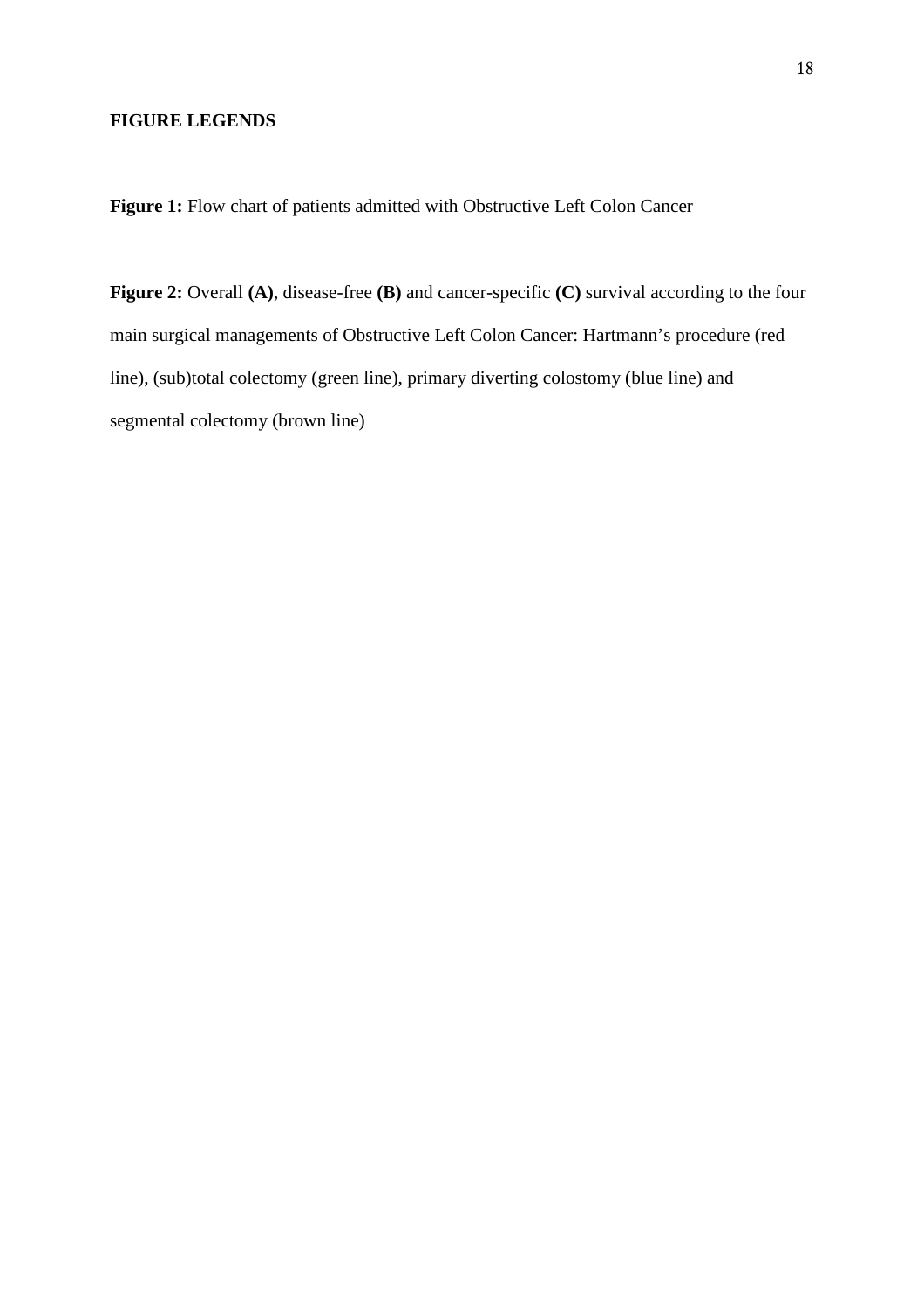**Table 1:** Demographic characteristics of the 1 220 patients operated on for OLCC according to the first-step surgical management

|                                | Primary<br>diverting<br>colostomy<br>(PDC) | <b>Segmental</b><br>colectomy<br>SC) | Hartmann's<br>procedure<br>(HP) | (Sub)total<br>colectomy<br>(STC) | P value  |
|--------------------------------|--------------------------------------------|--------------------------------------|---------------------------------|----------------------------------|----------|
| n                              | 456                                        | 329                                  | 246                             | 189                              |          |
|                                |                                            |                                      |                                 |                                  |          |
| <b>Gender</b>                  |                                            |                                      |                                 |                                  | 0.7      |
| Male                           | $250(55)^{(a)}$                            | 178 (54)                             | 144 (59)                        | 109(58)                          |          |
| Female                         | 206(45)                                    | 151(46)                              | 102(41)                         | 80(42)                           |          |
| Age (years)                    | 72 [26-102] $(b)$<br>70 ±14 $\frac{c}{c}$  | 70 [30-100]                          | 75 [24-104]                     | 75 [23-100]                      | 0.09     |
|                                |                                            | $69 + 14$                            | $72 \pm 14$                     | $71 \pm 15$                      |          |
| <b>BMI</b> ( $kg/m2$ )         | 23 [16-43]                                 | 24 [15-38]                           | 24 [14-52]                      | 23 [15-41]                       | 0.6      |
|                                | $24 + 5$                                   | $24 + 4$                             | $25 \pm 6$                      | $25 + 5$                         |          |
| <b>ASA</b> score               |                                            |                                      |                                 |                                  | < 0.0001 |
| $\mathbf{1}$                   | 101(24)                                    | 79 (29)                              | 34(16)                          | 25(14)                           |          |
| $\mathfrak{2}$                 | 198(47)                                    | 117(43)                              | 86 (40)                         | 73 (42)                          |          |
| $\mathfrak{Z}$                 | 109(26)                                    | 71(26)                               | 84 (39)                         | 65(37)                           |          |
| $\overline{4}$                 | 16(4)                                      | 8(3)                                 | 12(6)                           | 11(6)                            |          |
| NA                             | 32                                         | 54                                   | 30                              | 15                               |          |
| <b>ECOG Performance Status</b> |                                            |                                      |                                 |                                  | < 0.0001 |
| $\boldsymbol{0}$               | 119(33)                                    | 115(44)                              | 57(29)                          | 39 (29)                          |          |
| $\mathbf{1}$                   | 126(35)                                    | 84 (32)                              | 52(26)                          | 44 (33)                          |          |
| $\sqrt{2}$                     | 74 (21)                                    | 43(17)                               | 52(26)                          | 35(27)                           |          |
| 3                              | 34(10)                                     | 15(6)                                | 26(13)                          | 13(10)                           |          |
| $\overline{\mathcal{L}}$       | 5(1)                                       | 2(1)                                 | 11(6)                           | 1(1)                             |          |
| NA                             | 98                                         | 70                                   | 48                              | 57                               |          |
| <b>Comorbidities</b>           |                                            |                                      |                                 |                                  |          |
| Vascular                       | 184 (44)                                   | 145(50)                              | 120(54)                         | 89 (55)                          | 0.05     |
| Respiratory deficiency         | 65(16)                                     | 31(11)                               | 31(14)                          | 32(20)                           | 0.06     |
| Neurologic deficiency          | 63(15)                                     | 30(10)                               | 36(16)                          | 26(16)                           | 0.2      |
| Renal deficiency               | 29(7)                                      | 16(6)                                | 13(6)                           | 8(5)                             | $0.8\,$  |
| Hepatic deficiency             | 14(3)                                      | 5(2)                                 | 6(3)                            | 6(4)                             | 0.5      |
| Malnutrition                   | 73(18)                                     | 33(11)                               | 33(15)                          | 23(14)                           | 0.15     |
| NA                             | 41                                         | 39                                   | 23                              | 26                               |          |
|                                |                                            |                                      |                                 |                                  |          |
| Other cancer                   | 54(13)                                     | 48(15)                               | 28(12)                          | 15(9)                            | 0.2      |
| NA                             | 26                                         | 18                                   | 17                              | 19                               |          |

(a): number (percentage); (b): median [range]; (c): mean (standard deviation);

BMI: body mass index; ASA: American Society of Anesthesiologists; ECOG: Eastern Cooperative Oncology Group; NA: not available; p < 0.05 was considered as significant (in bold)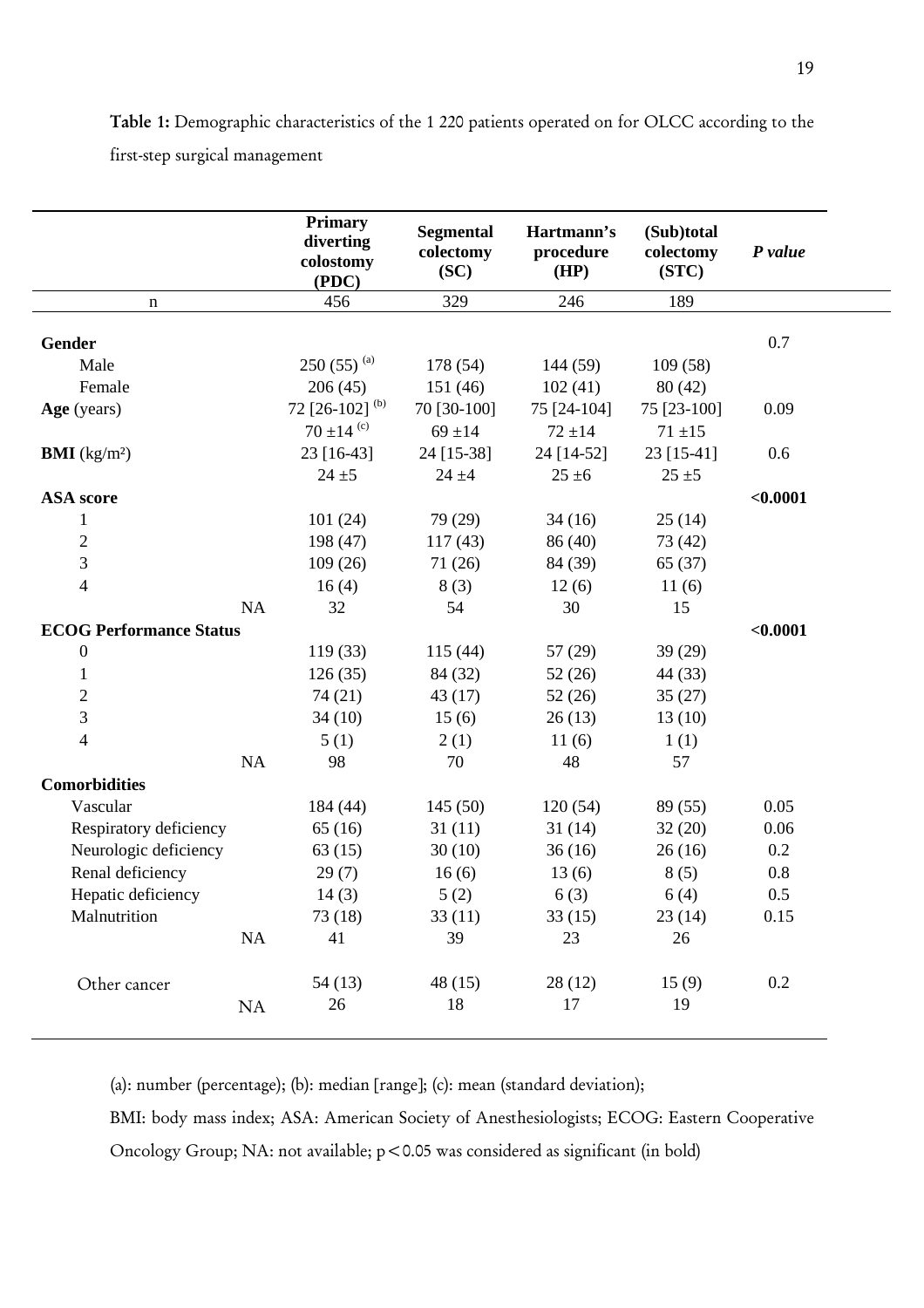|                                | <b>Primary diverting</b><br>colostomy<br>(PDC) | <b>Segmental</b><br>colectomy<br>(SC) | Hartmann's<br>procedure<br>(HP) | (Sub)total<br>colectomy<br>(STC) | P value  |
|--------------------------------|------------------------------------------------|---------------------------------------|---------------------------------|----------------------------------|----------|
| $\mathbf n$                    | 456                                            | 329                                   | 246                             | 189                              |          |
| <b>Tumor characteristics</b>   |                                                |                                       |                                 |                                  |          |
| Perforated tumour              | 7 $(2)$ <sup>(a)</sup>                         | 16(5)                                 | 34(14)                          | 13(7)                            | < 0.0001 |
| NA                             | 90                                             | 12                                    | 15                              | 6                                |          |
| Contact with organs            | 40(12)                                         | 45(14)                                | 45(20)                          | 29(18)                           | 0.03     |
| Small bowel/Wound              | 9/17                                           | 17/7                                  | 12/7                            | 12/4                             |          |
| Omentum/Duodenum               | $2/-$                                          | 3/1                                   | $3/-$                           | 3/1                              |          |
| Bladder/Genital organs         | 3/4                                            | 11/8                                  | 5/12                            | 3/2                              |          |
| Others                         | 5                                              | 10                                    | 10                              | 6                                |          |
| NA                             | 112                                            | 16                                    | 24                              | 23                               |          |
| Unresectable tumour            | 39(12)                                         | 3(1)                                  | 7(3)                            | 4(2)                             | < 0.0001 |
| NA                             | 139                                            | 14                                    | 25                              | 24                               |          |
| Suspected involved lymph nodes | 37(13)                                         | 50(18)                                | 43 (24)                         | 24(18)                           | 0.02     |
| NA                             | 164                                            | 53                                    | 64                              | 55                               |          |
| Metastases                     | 97 (29)                                        | 78 (25)                               | 72 (32)                         | 55 (30)                          | 0.3      |
| Carcinosis                     | 50                                             | 24                                    | 20                              | 23                               |          |
| Liver                          | 52                                             | 59                                    | 58                              | 44                               |          |
| Others                         | 3                                              | 3                                     | $\overline{4}$                  | $\mathbf{1}$                     |          |
| NA                             | 117                                            | 11                                    | 18                              | $\boldsymbol{7}$                 |          |
| <b>Severity of obstruction</b> |                                                |                                       |                                 |                                  |          |
| Ischaemic lesion               | 13(4)                                          | 22(7)                                 | 36(16)                          | 86(51)                           | < 0.0001 |
| Cecum alone                    | $\tau$                                         | 14                                    | 21                              | 45                               |          |
| Cecum and right colon          | $\overline{\phantom{a}}$                       | $\mathfrak{Z}$                        | 5                               | 15                               |          |
| Whole colon                    | 6                                              | 5                                     | 10                              | 26                               |          |
| $\rm NA$                       | 100                                            | 15                                    | 27                              | 20                               |          |
| Cecal perforation              | 4(1)                                           | 8(3)                                  | 20(9)                           | 53 (29)                          | < 0.0001 |
| NA                             | 92                                             | 15                                    | 15                              | 5                                |          |
| Peritonitis                    | 14(4)                                          | 17(5)                                 | 52(22)                          | 26(14)                           | < 0.0001 |
| NA                             | 87                                             | 14                                    | 14                              | $\sqrt{6}$                       |          |

**Table 2:** Intra-operative data of the 1 220 patients operated on for OLCC according to the first-step surgical management

(a): number (percentage); p<0.05 was considered as significant (in bold)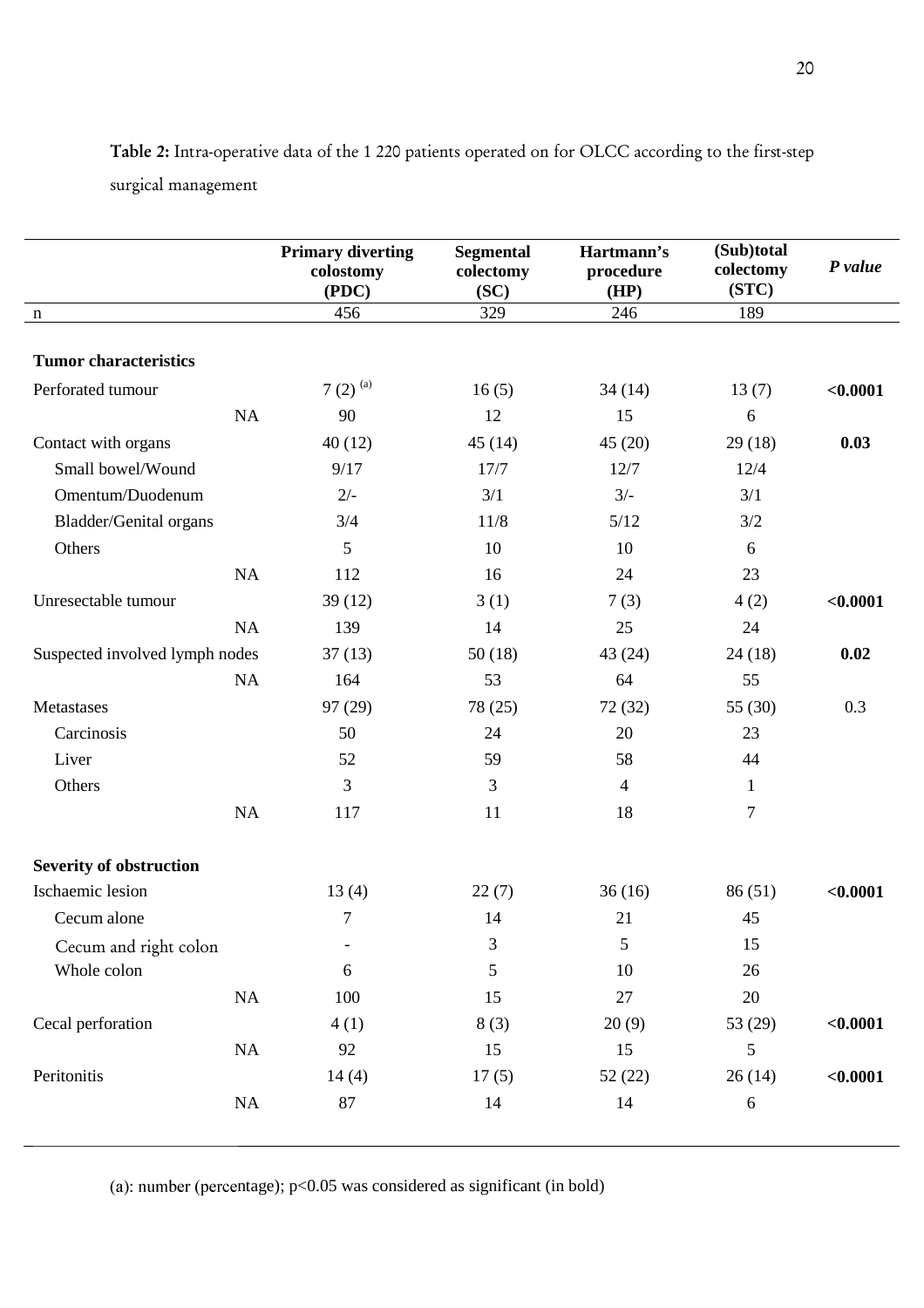|                                | <b>Primary</b><br>diverting<br>colostomy<br>( PDC) | <b>Segmental</b><br>colectomy<br>(SC) | Hartmann's<br>procedure<br>(HP) | (Sub)total<br>colectomy<br>(STC) | P value  |
|--------------------------------|----------------------------------------------------|---------------------------------------|---------------------------------|----------------------------------|----------|
| n                              | 456                                                | 329                                   | 246                             | 189                              |          |
| Length of hospital stay (days) | 15 [0-203] $^{(a)}$<br>$19 \pm 20^{(b)}$           | 13 [0-86]<br>$15 \pm 10$              | $15 [0-214]$<br>$19 + 18$       | 15 [0-185]<br>$21 + 21$          | 0.01     |
| <b>Overall morbidity</b>       | 103 (23) <sup>(c)</sup>                            | 137(42)                               | 112(46)                         | 90(48)                           | < 0.0001 |
| <b>Surgical morbidity</b>      | 56(12)                                             | 89 (27)                               | 69(28)                          | 63(33)                           | < 0.0001 |
| Anastomotic complication       |                                                    | $36^{\frac{8}{3}}$ (13)               | $5(2)$ *                        | 26(14)                           | < 0.0001 |
| Wound complication             | 16(4)                                              | 29(9)                                 | 34(14)                          | 19(10)                           | < 0.0001 |
| Stoma-related complication     | 31(7)                                              | 6(2)                                  | 18(7)                           | 5(3)                             | 0.001    |
| Haemorrhage                    | 4(1)                                               | 8(2)                                  | 9(4)                            | 8(4)                             | 0.03     |
| Prolonged ileus                | 6(1)                                               | 16(5)                                 | 9(4)                            | 12(6)                            | 0.005    |
| <b>Medical morbidity</b>       | 74 (16)                                            | 96(29)                                | 96 (39)                         | 76 (40)                          | < 0.0001 |
| <b>Mortality</b>               | 19(4)                                              | 19(6)                                 | 23(9)                           | 24(13)                           | 0.005    |
| <b>Dindo classification</b>    |                                                    |                                       |                                 |                                  | 0.5      |
| $I-II$                         | 67(15)                                             | 86 (26)                               | 73 (30)                         | 58 (31)                          |          |
| $III$ - $IV$                   | 36(8)                                              | 51(16)                                | 39(16)                          | 32(17)                           |          |
| <b>Unplanned reoperation</b>   | 20(4)                                              | 38(12)                                | 23(9)                           | 29(15)                           | < 0.0001 |
| Radiological drainage          | $\boldsymbol{0}$                                   | 4(1)                                  | 5(2)                            | 6(3)                             | 0.005    |
|                                |                                                    |                                       |                                 |                                  |          |

**Table 3**: Post-operative data of the 1 220 patients operated on for OLCC according to the first-stage surgical management

(a): median [range]; (b): mean  $\pm$  standard deviation; (c): number (percentage);  $\frac{8}{3}$  among the 272 patients who underwent anastomosis; \* from an ileo-ileal anastomosis following an associated small bowel resection;  $p<0.05$  was considered as significant (in bold)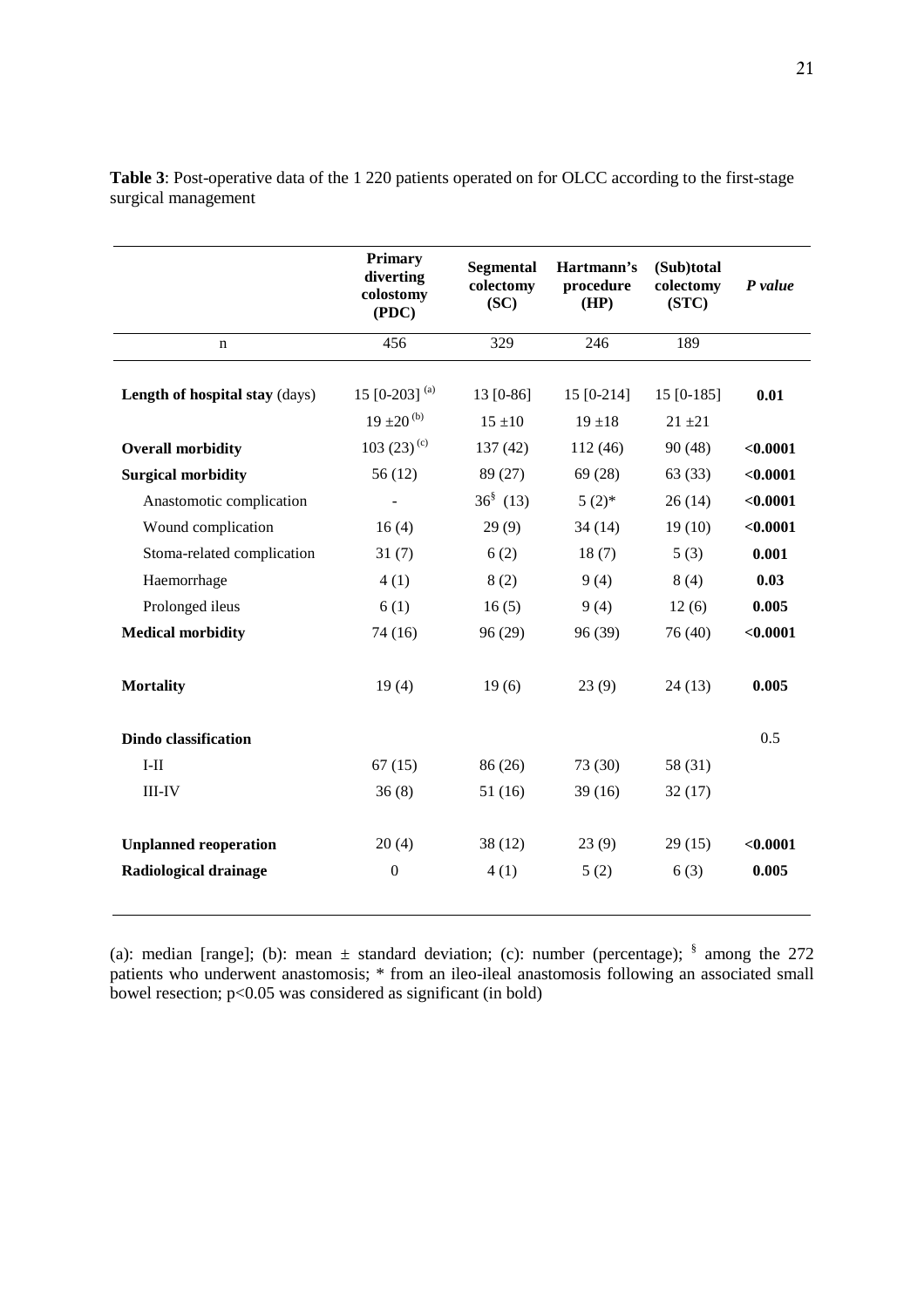|                          |                                          | Univariate analysis    |          | <b>Multivariate analysis</b> |               |         |  |
|--------------------------|------------------------------------------|------------------------|----------|------------------------------|---------------|---------|--|
| <b>Variables</b>         | N <sub>0</sub><br>postoperative<br>death | Postoperative<br>death | P-value  | Odds<br>Ratio                | 95%CI         | P-value |  |
| Gender                   |                                          |                        | 0.35     |                              |               |         |  |
| Male                     | 620 (92%)                                | 55 (8%)                |          |                              |               |         |  |
| Female                   | 500 (93%)                                | 36(7%)                 |          |                              |               |         |  |
| Age, years               |                                          |                        | < 0.0001 |                              |               | 0.008   |  |
|                          |                                          |                        |          |                              |               |         |  |
| > 70                     | 585 (89%)                                | 72 (11%)               |          | 2.45                         | 1.27-4.87     |         |  |
| $\leq 70$                | 529 (97%)                                | 19(3%)                 | 0.41     | 1                            |               |         |  |
| BMI, $\text{kg/m}^2$     |                                          |                        |          |                              |               |         |  |
| $\geq$ 25                | 289 (93%)                                | 22 (7%)                |          |                              |               |         |  |
| < 25                     | 453 (94%)                                | 27(6%)                 |          |                              |               |         |  |
| ASA score:               |                                          |                        | < 0.0001 |                              |               | 0.01    |  |
| $\geq 3$                 | 320 (86%)                                | 53 (14%)               |          | 2.18                         | 1.19-3.98     |         |  |
| $<$ 3                    | 680 (96%)                                | 30(4%)                 |          | 1                            |               |         |  |
| Vascular comorbidity     |                                          |                        | 0.079    |                              |               | 0.35    |  |
| Yes                      | 487 (91%)                                | 47 (9%)                |          | 0.76                         | $0.42 - 1.36$ |         |  |
| N <sub>o</sub>           | 516 (94%)                                | 33 (6%)                |          | 1                            |               |         |  |
| Pulmonary comorbidity    |                                          |                        | < 0.0001 |                              |               | 0.04    |  |
| Yes                      | 135 (85%)                                | 24 (15%)               |          | 2.00                         | 1.05-3.81     |         |  |
| N <sub>o</sub>           | 868 (94%)                                | 56 (6%)                |          | 1                            |               |         |  |
| Neurological comorbidity |                                          |                        | 0.004    |                              |               | 0.049   |  |
| Yes                      | 133 (87%)                                | 20(13%)                |          | 1.89                         | 1.00-3.56     |         |  |
| N <sub>o</sub>           | 870 (94%)                                | 60(6%)                 |          | 1                            |               |         |  |
| Renal comorbidity        |                                          |                        | 0.33     |                              |               |         |  |
| Yes                      | 59 (89%)                                 | 7(11%)                 |          |                              |               |         |  |
| N <sub>o</sub>           | 944 (93%)                                | 73 (7%)                |          |                              |               |         |  |
| Liver comorbidity        |                                          |                        | 0.072    |                              |               | 0.45    |  |
| Yes                      | 26 (84%)                                 | 5(16%)                 |          | 1.71                         | $0.42 - 6.94$ |         |  |
| N <sub>o</sub>           | 977 (93%)                                | 75 (7%)                |          | 1                            |               |         |  |
| Malnutrition             |                                          |                        | 0.10     |                              |               |         |  |
| Yes                      | 145 (90%)                                | $17(10\%)$             |          |                              |               |         |  |
| No                       | 857 (93%)                                | 63 (7%)                |          |                              |               |         |  |
| Hemodynamic failure      |                                          |                        | < 0.0001 |                              |               | 0.0007  |  |
| Yes                      | 41 (75%)                                 | 14 (25%)               |          | 4.51                         | 1.89-10.77    |         |  |
| N <sub>o</sub>           | 924 (94%)                                | 63 (6%)                |          | 1                            |               |         |  |
| Colon ischemia           |                                          |                        | 0.04     |                              |               | 0.41    |  |
| Yes                      | 63 (77%)                                 | 19(23%)                |          | 0.72                         | $0.33 - 1.57$ |         |  |
| No                       | 802 (85%)                                | 139 (15%)              |          | 1                            |               |         |  |
| Peritonitis              |                                          |                        | 0.04     |                              |               | 0.81    |  |
| Yes                      | 96 (87%)                                 | 14 (13%)               |          | 0.90                         | $0.38 - 2.13$ |         |  |
| N <sub>o</sub>           | 916 (93%)                                | 70 (7%)                |          | 1                            |               |         |  |
| Type of procedure        |                                          |                        | 0.006    |                              |               |         |  |
| HP                       | 220 (91%)                                | 23 (9%)                |          | 1.56                         | $0.66 - 3.68$ | 0.31    |  |
| <b>STC</b>               | 165 (87%)                                | 24 (13%)               |          | 1.86                         | $0.75 - 4.66$ | 0.18    |  |
| <b>PDC</b>               | 427 (94%)                                | 25(6%)                 |          | 1.07                         | $0.47 - 2.44$ | 0.87    |  |
| <b>SC</b>                | 308 (94%)                                | 19(6%)                 |          | 1                            |               |         |  |
| Per-operative            |                                          |                        | 0.21     |                              |               |         |  |
| Yes                      | 34 (87%)                                 | 5(13%)                 |          |                              |               |         |  |
| N <sub>0</sub>           | 1086 (93%)                               | 86 (7%)                |          |                              |               |         |  |
| Academic hospital        |                                          |                        | 0.87     |                              |               |         |  |
| Yes                      | 1402 (91%)                               | 133 (9%)               |          |                              |               |         |  |

**Table 4:** Predictive factors for postoperative mortality after the first-step surgery in 1 220 patients operated on for OLCC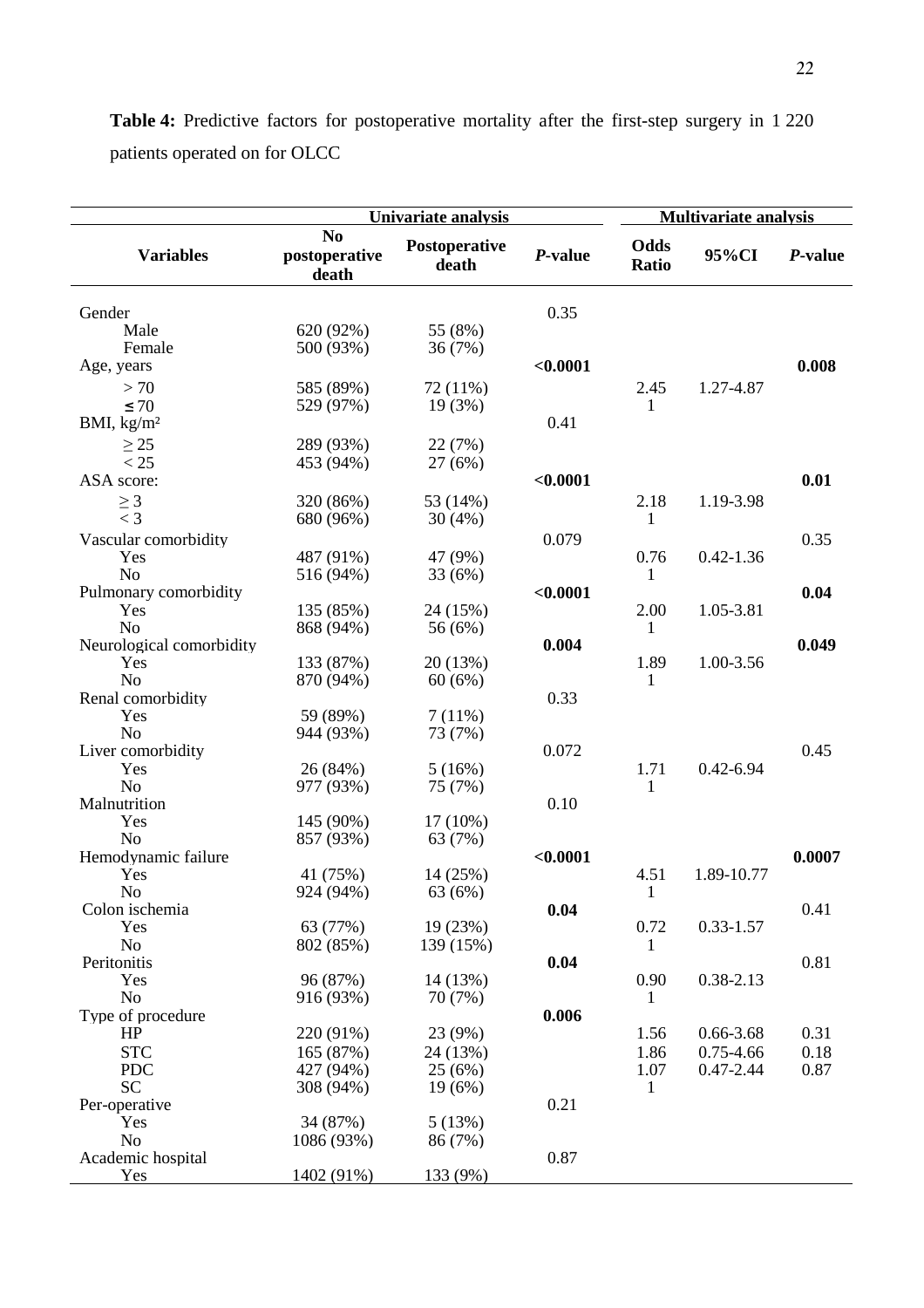No 413 (92%) 38 (8%) BMI: body mass index; ASA: American Society of Anesthesiologists; PDC: primary diverting colostomy; HP: Hartmann's procedure: SC: segmental colectomy; STC: (sub)total colectomy; p<0.05 was considered as significant (in bold)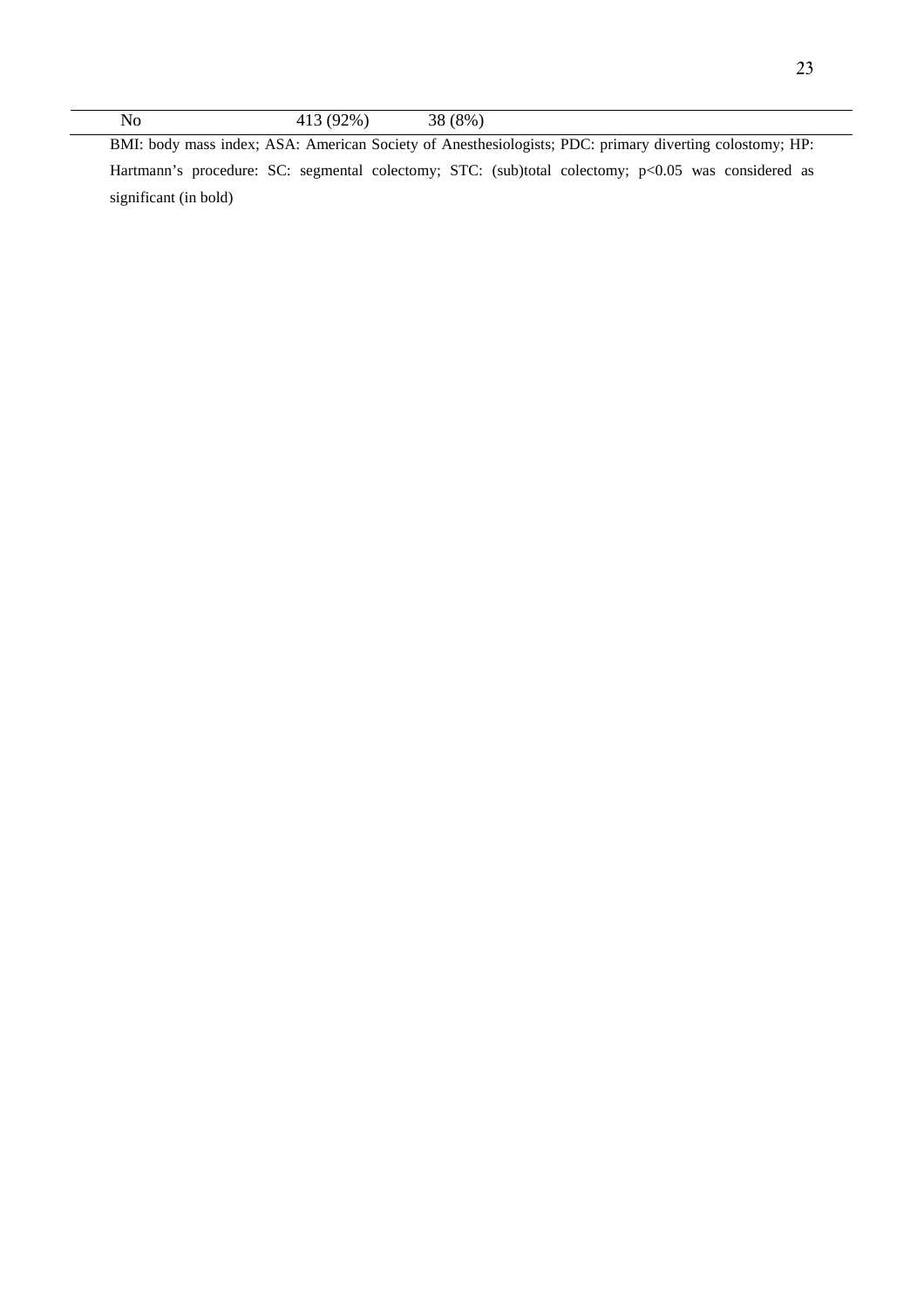|                                                       | <b>Primary</b><br>diverting<br>colostomy<br>( PDC) | <b>Segmental</b><br>colectomy<br>(SC) | Hartmann's<br>procedure<br>(HP) | (Sub)total<br>colectomy<br>(STC) | $P$ value |  |
|-------------------------------------------------------|----------------------------------------------------|---------------------------------------|---------------------------------|----------------------------------|-----------|--|
| n / Alive patients after the first stage              | $321/431(74)^{(a)}$                                | 99 / 310 (32)                         | 78/223(35)                      | 24/165(14)                       |           |  |
| Time interval, days*                                  | 16 [1-362] $^{(b)}$<br>47 $\pm$ 67 <sup>(c)</sup>  | $117$ [1-421]<br>$159 \pm 104$        | 190 [34-854]<br>$225 \pm 150$   | 195 [41-374]<br>$190 + 93$       | < 0.0001  |  |
| Length of hospital stay (days)                        | $11$ [1-153]                                       | 6.5 $[2-28]$                          | $9[4-26]$                       | $13[6-41]$                       | < 0.0001  |  |
|                                                       | $15 + 13$                                          | $9 \pm 6$                             | $11 \pm 6$                      | $18 \pm 13$                      |           |  |
| <b>Overall morbidity</b>                              | 111(35)                                            | 18(18)                                | 11(14)                          | 9(38)                            | < 0.0001  |  |
| <b>Surgical morbidity</b>                             | 90(28)                                             | 7(7)                                  | 9(12)                           | 7(29)                            | < 0.0001  |  |
| Anastomotic complication                              | 22(7)                                              | 5(5)                                  | 2(3)                            | 3(13)                            | 0.3       |  |
| Wound complication                                    | 39(12)                                             | 4(4)                                  | 5(6)                            | 3(13)                            | 0.07      |  |
| Stoma-related complication                            | 8(2)                                               | $\overline{\phantom{a}}$              | 1(1)                            | ÷,                               | 1.00      |  |
| Haemorrhage                                           | 14(4)                                              | 3(3)                                  | 1(1)                            | 1(4)                             | 0.6       |  |
| Prolonged ileus                                       | 22(7)                                              | 1(1)                                  | 1(1)                            | 2(8)                             | 0.04      |  |
| <b>Medical morbidity</b>                              | 67(21)                                             | 6(6)                                  | 6(8)                            | 5(21)                            | 0.0006    |  |
| <b>Mortality</b>                                      | 14(3)                                              | 1(1)                                  | 2(3)                            | $\boldsymbol{0}$                 | 0.25      |  |
| <b>Dindo classification</b>                           |                                                    |                                       |                                 |                                  | 0.34      |  |
| $I-II$                                                | 71(22)                                             | 9(9)                                  | 5(6)                            | 4(17)                            |           |  |
| $III$ - $IV$                                          | 40(12)                                             | 9(9)                                  | 6(8)                            | 5(21)                            |           |  |
| <b>Unplanned reoperation</b><br>Radiological drainage | 12(4)<br>2(1)                                      | 6(6)<br>$\boldsymbol{0}$              | 3(4)<br>$\boldsymbol{0}$        | 4(17)<br>$\boldsymbol{0}$        | 0.03      |  |
|                                                       |                                                    |                                       |                                 |                                  |           |  |

**Table 5**: Postoperative outcomes of 522 patients who underwent a planned second surgical stage

(a): number (percentage); (b): median [range]; (c): mean  $\pm$ standard deviation; \*after the 1<sup>st</sup> surgical stage;  $p<0.05$  was considered as significant (in bold)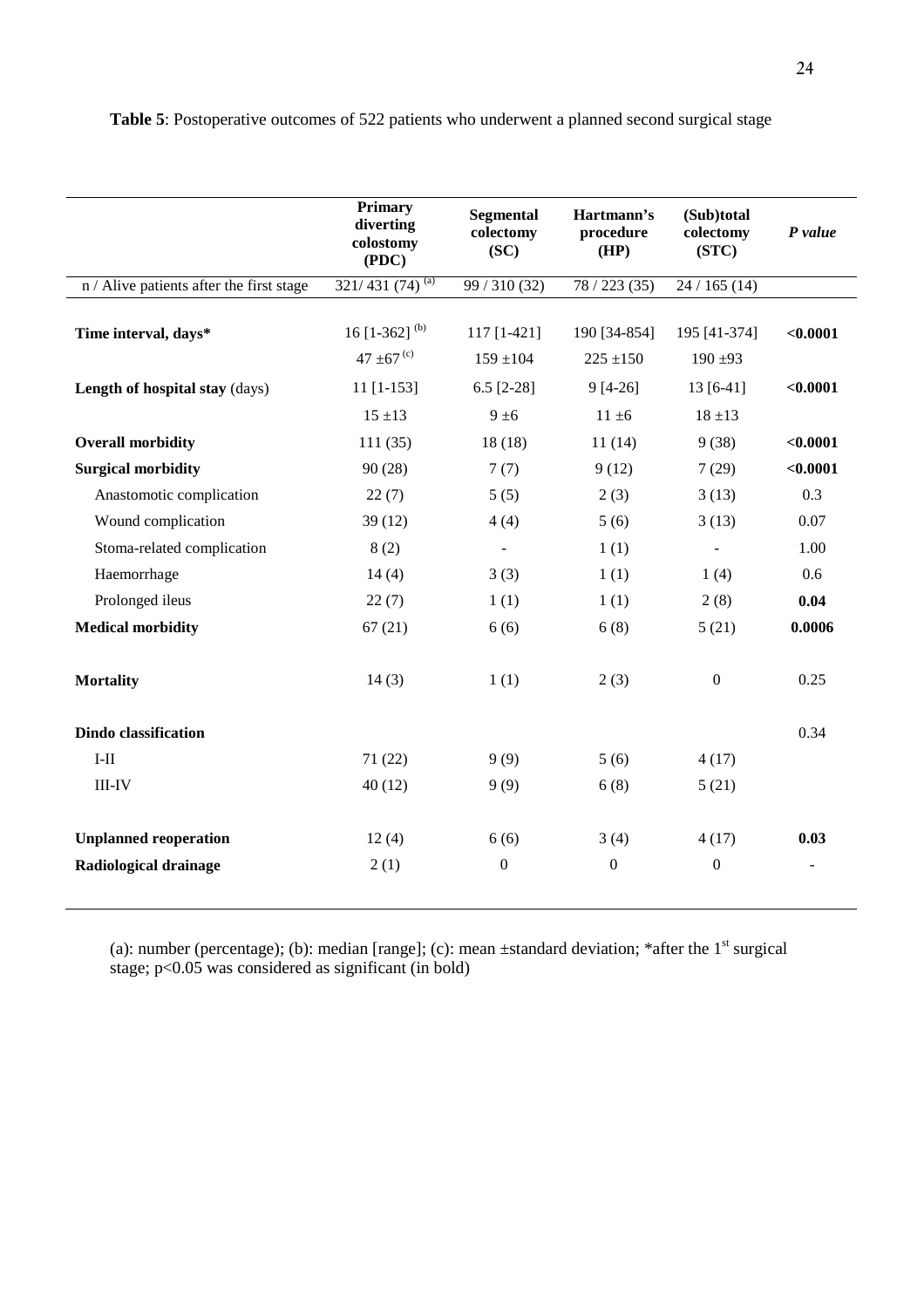|                                       | <b>Primary</b><br>diverting<br>colostomy<br>( PDC) | Segmental<br>colectomy<br>(SC) | Hartmann's<br>procedure<br>(HP)                        | (Sub)total<br>colectomy<br>(STC) | P value  |
|---------------------------------------|----------------------------------------------------|--------------------------------|--------------------------------------------------------|----------------------------------|----------|
| $\mathbf n$                           | 456                                                | 329                            | 246                                                    | 189                              |          |
| <b>Length of hospital stay (days)</b> | 24 [1-176] $^{(a)}$<br>$27 \pm 26$ <sup>(b)</sup>  | 14 [1-86]<br>$16 + 12$         | $17$ [1-214]<br>$15$ [1-185]<br>$19 + 20$<br>$19 + 22$ |                                  | < 0.0001 |
| <b>Mortality</b>                      | 34 $(7)^{(c)}$                                     | 20(6)                          | 25(10)                                                 | 24(13)                           | 0.04     |
| <b>Overall morbidity</b>              | 176 (39)                                           | 133(40)                        | 116(47)                                                | 92(50)                           | 0.04     |
| Dindo classification                  |                                                    |                                |                                                        |                                  | 0.9      |
| $I-II$                                | 115(25)                                            | 81 (25)                        | 74 (30)                                                | 57(30)                           |          |
| $III$ -IV                             | 61(13)                                             | 52(16)                         | 42 (17)                                                | 35(19)                           |          |
| <b>Unplanned reoperation</b>          | 46(10)<br>108(24)                                  | 37(11)                         | 25(10)                                                 |                                  | 0.3      |
| Definitive stoma                      |                                                    | 32(10)                         | 96 (39)                                                | 15(8)                            | < 0.0001 |

**Table 6**: Cumulative postoperative results of 1220 patients with left colonic malignant obstruction

(a): median [range]; (b): mean ± standard deviation; (c): number (percentage); p<0.05 was considered as significant (in bold)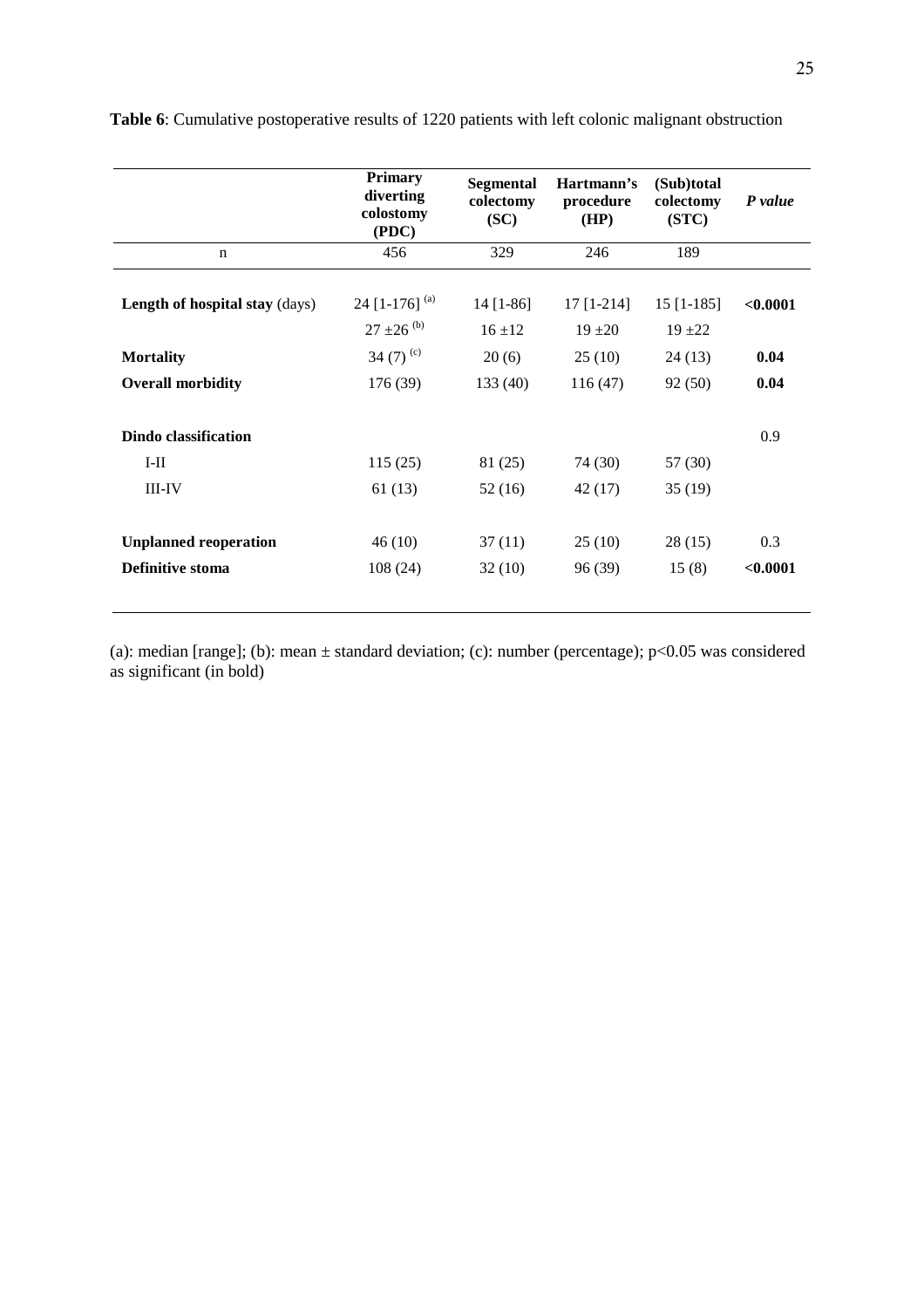|                                    | <b>Primary</b><br>diverting<br>colostomy<br>(PDC) | <b>Segmental</b><br>colectomy<br>(SC) | Hartmann's<br>procedure<br>(HP) | (Sub)total<br>colectomy<br>(STC) | P value  |
|------------------------------------|---------------------------------------------------|---------------------------------------|---------------------------------|----------------------------------|----------|
| n                                  | 321                                               | 329                                   | 246                             | 189                              |          |
| Tumour size (cm)                   |                                                   |                                       |                                 |                                  | 0.52     |
| $\leq$ 2                           | 30 $(11)^{(a)}$                                   | 31(11)                                | 13(6,5)                         | 14(10)                           |          |
| $>2-5$                             | 141(51)                                           | 144(51)                               | 102(51)                         | 78 (54)                          |          |
| $>5-5$                             | 96 (34.5)                                         | 96 (34)                               | 82(41)                          | 49 (34)                          |          |
| $>10$                              | 10(3.5)                                           | 11(4)                                 | 3(1.5)                          | 3(2)                             |          |
| $\rm NA$                           | 44                                                | 147                                   | 46                              | 45                               |          |
| Longitudinal resection margin (cm) | 6 $[1-30]^{(b)}$                                  | $6.5$ [1-30]                          | $6[0,5-48]$                     | $9[1-58]$                        | < 0.0001 |
|                                    | $7 \pm 5$ <sup>(c)</sup>                          | $8 \pm 5$                             | $8 \pm 7$                       | $12 \pm 10$                      |          |
| Tumour perforation                 | 22(8)                                             | 25(9)                                 | 37(18)                          | 21(14)                           | 0.001    |
| $\rm NA$                           | 22                                                | 39                                    | 38                              | 43                               |          |
| TNM classification                 |                                                   |                                       |                                 |                                  | 0.29     |
| Stage 0-II                         | 101(36)                                           | 123 (39)                              | 75 (32)                         | 62(34)                           |          |
| Stage III                          | 121 (39)                                          | 102(32)                               | 79 (33)                         | 58 (32)                          |          |
| Stage IV                           | 90(29)                                            | 94 (29)                               | 82 (35)                         | 62(34)                           |          |
| NA                                 | 9                                                 | 10                                    | 10                              | $\boldsymbol{7}$                 |          |
| Harvested lymph nodes              | 18 [2-79]                                         | $17$ [1-58]                           | $15 [0-76]$                     | $22$ [3-160]                     | < 0.0001 |
| Involved lymph nodes               | $21 \pm 12$<br>$1[0-32]$                          | $19 + 10$<br>$1[0-20]$                | $17 + 10$<br>$1[0-26]$          | $28 + 21$<br>$1[0-28]$           | 0.73     |
|                                    | $2 \pm 4$                                         | $2 \pm 3$                             | $2 \pm 4$                       | $2 \pm 4$                        |          |
| Vascular invasion                  | 146(51)                                           | 140 (49)                              | 100(51)                         | 77(47)                           | 0.9      |
| NA                                 | 33                                                | 44                                    | 48                              | 26                               |          |
| Lymphatic invasion                 | 112 (45)                                          | 101(42)                               | 73 (44)                         | 69 (50)                          | 0.5      |
| NA                                 | 73                                                | 88                                    | $78\,$                          | 50                               |          |
| Perineural invasion                | 151 (53)                                          | 135 (49)                              | 88 (45)                         | 68 (44)                          | 0.13     |
| $\rm NA$                           | 35                                                | 53                                    | 51                              | 36                               |          |

**Table 7**: Pathological results of 1089 patients who underwent the resection of the OLCC

(a): number (percentage of available data); (b): median [range]; (c): mean ±standard deviation; NA: not available; TNM: Tumour Node Metastasis stage; p<0.05 was considered as significant (in bold)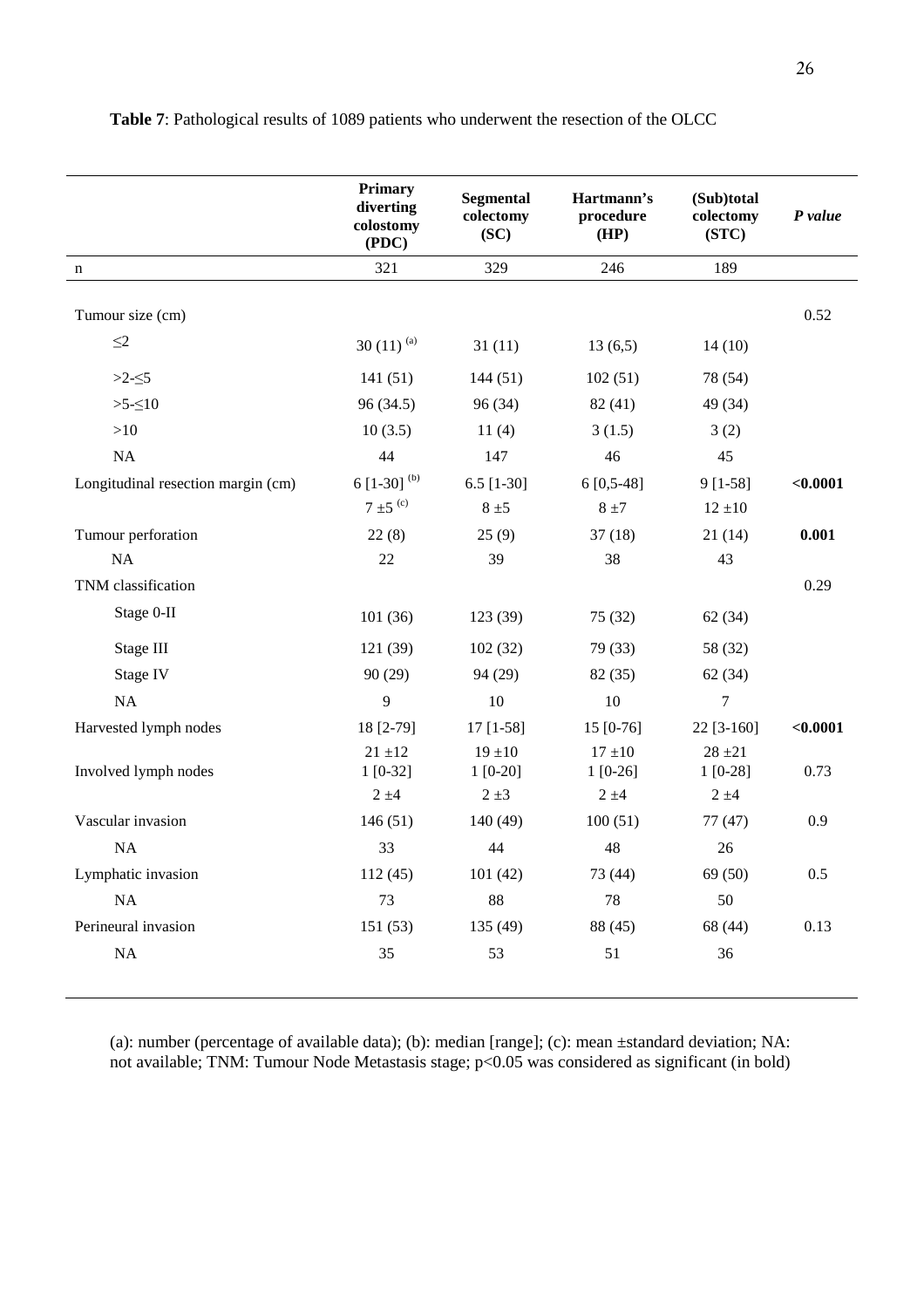|                                             | Univariate analysis     |     |                     | Multivariate analysis |               |               |              |
|---------------------------------------------|-------------------------|-----|---------------------|-----------------------|---------------|---------------|--------------|
| <b>Characteristics</b>                      | 5-year overall survival |     | Log-rank<br>P-value | n                     | Odds<br>Ratio | 95%CI         | P-value      |
| Sex                                         |                         |     |                     |                       |               |               |              |
| Male / Female                               | 55%                     | 59% | 0.59                |                       |               |               |              |
| Age at operation, years                     |                         |     |                     |                       |               |               |              |
| $\geq$ 75 / < 75                            | 48%                     | 63% | $< 0.0001*$         |                       | 1.46          | 0.98-2.16     | 0.060        |
| Body mass index, kg/m <sup>2</sup>          |                         |     |                     |                       |               |               |              |
|                                             |                         |     |                     |                       |               |               |              |
| $\geq$ 30 / < 30                            | 64%                     | 56% | 0.48                |                       |               |               |              |
| ASA grade                                   |                         |     |                     |                       |               |               |              |
| $\geq$ 3 / < 3                              | 42%                     | 62% | $< 0.0001*$         |                       | 1.67          | 1.13-2.46     | $0.0099*$    |
| ECOG performance status                     |                         |     |                     |                       |               |               |              |
| $\geq$ 3 / < 3                              | 46%                     | 61% | $< 0.0001*$         |                       | 2.09          | 1.17-3.58     | $0.014*$     |
| Vascular comorbidity                        |                         |     |                     |                       |               |               |              |
| Yes / No                                    | 58%                     | 57% | 0.11                |                       |               |               |              |
| Pulmonary comorbidity                       |                         |     |                     |                       |               |               |              |
| Yes / No                                    | 40%                     | 60% | ${<}0.0001*$        |                       | 1.82          | 1.14-2.81     | $0.012*$     |
| Neurological comorbidity                    |                         |     |                     |                       |               |               |              |
| Yes / No                                    | 53%                     | 58% | $0.020*$            |                       | 1.91          | 1.13-3.40     | $0.016*$     |
| Renal comorbidity                           |                         |     |                     |                       |               |               |              |
| Yes / No                                    | 35%                     | 59% | $0.0004*$           |                       | 2.22          | 1.22-3.79     | $0.010*$     |
| Liver comorbidity                           |                         |     |                     |                       |               |               |              |
| Yes / No                                    | 29%                     | 58% | $0.014*$            |                       | 2.79          | $0.82 - 7.18$ | 0.093        |
| Malnutrition<br>Yes / No                    | 44%                     |     |                     |                       |               | $0.63 - 1.74$ | 0.78         |
| Hemodynamic failure                         |                         | 59% | $0.0004*$           | 551                   | 1.08          |               |              |
| Yes / No                                    | 41%                     | 61% | $< 0.0001*$         |                       | 1.25          | 0.59-2.44     | 0.54         |
| Obstruction revealing colon cancer          |                         |     |                     |                       |               |               |              |
| Yes / No                                    | 57%                     | 40% | 0.13                |                       |               |               |              |
| Upstream ischemia of the colon              |                         |     |                     |                       |               |               |              |
| Yes / No                                    | 56%                     | 61% | 0.12                |                       |               |               |              |
| Peritonitis                                 |                         |     |                     |                       |               |               |              |
| Yes / No                                    | 43%                     | 60% | $0.0086*$           |                       | 1.29          | $0.73 - 2.20$ | 0.37         |
| Macroscopic invasion of a neighboring organ |                         |     |                     |                       |               |               |              |
| Yes / No                                    | 48%                     | 62% | $0.0018*$           |                       | 2.22          | 1.40-3.43     | $0.0010*$    |
| Surgical procedure                          |                         |     |                     |                       |               |               |              |
| PDC / SC / HP / STC                         | 54% / 67% / 54% / 47%   |     | $0.0002*$           |                       |               |               |              |
| STC / HP                                    |                         |     |                     |                       | 1.10          | $0.68 - 1.76$ | 0.70         |
| PDC / HP                                    |                         |     |                     |                       | 0.58          | 0.33-0.98     | $0.042*$     |
| PDC / STC                                   |                         |     |                     |                       | 0.53          | $0.29 - 0.93$ | $0.027*$     |
| SC/HP                                       |                         |     |                     |                       | 0.48          | $0.29 - 0.78$ | $0.0027*$    |
| SC / STC                                    |                         |     |                     |                       | 0.44          | $0.25 - 0.75$ | $0.0030*$    |
| $SC$ / $PDC$                                |                         |     |                     |                       | 0.83          | $0.47 - 1.49$ | 0.53         |
| Synchronous metastases                      |                         |     |                     |                       |               |               |              |
| Yes / No                                    | 28%                     | 69% | ${<}0.0001*$        |                       | 2.89          | 1.94-4.28     | ${<}0.0001*$ |
| Number of lymph nodes examined              |                         |     |                     |                       |               |               |              |
| $\geq$ 12 / < 12                            | 63%                     | 61% | $0.029*$            |                       | 0.86          | $0.55 - 1.37$ | 0.51         |
| Postoperative chemotherapy                  |                         |     |                     |                       |               |               |              |
| $\operatorname{Yes}/\operatorname{No}$      | 62%                     | 51% | ${<}0.0001*$        |                       | 0.44          | $0.29 - 0.68$ | $0.0002*$    |

**Table 8:** Predictive factors of overall survival after surgery for left malignant colonic obstruction at univariate and multivariate analysis

ASA: American Society of Anesthesiologists; DC: diverting colostomy; ECOG: Eastern Cooperative Oncology Group; HP: Hartmann's procedure; SC: segmental colectomy; STC: (sub)total colectomy; \* p-value significant at the 0.05 level (in bold)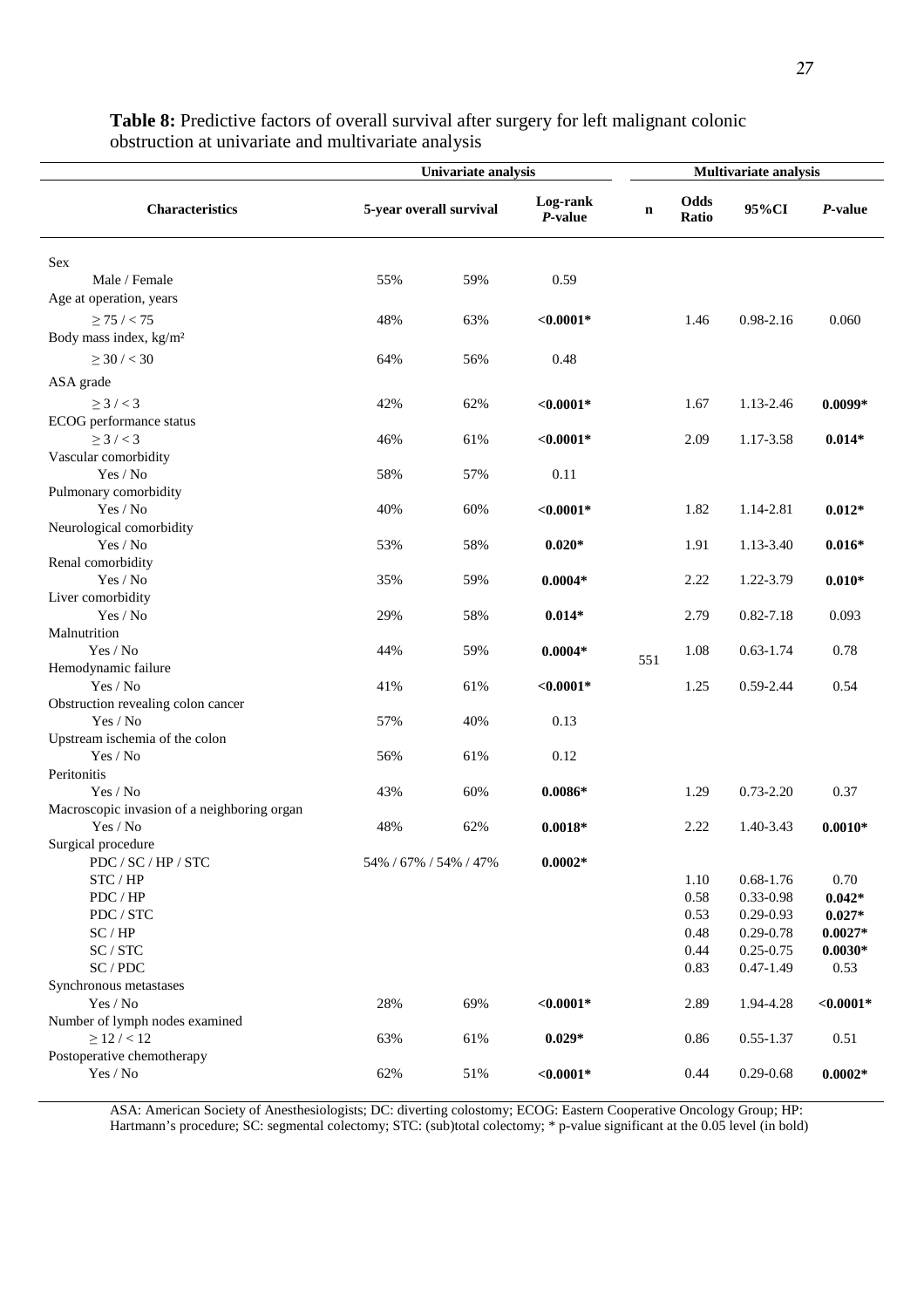

**n=57 (4%)**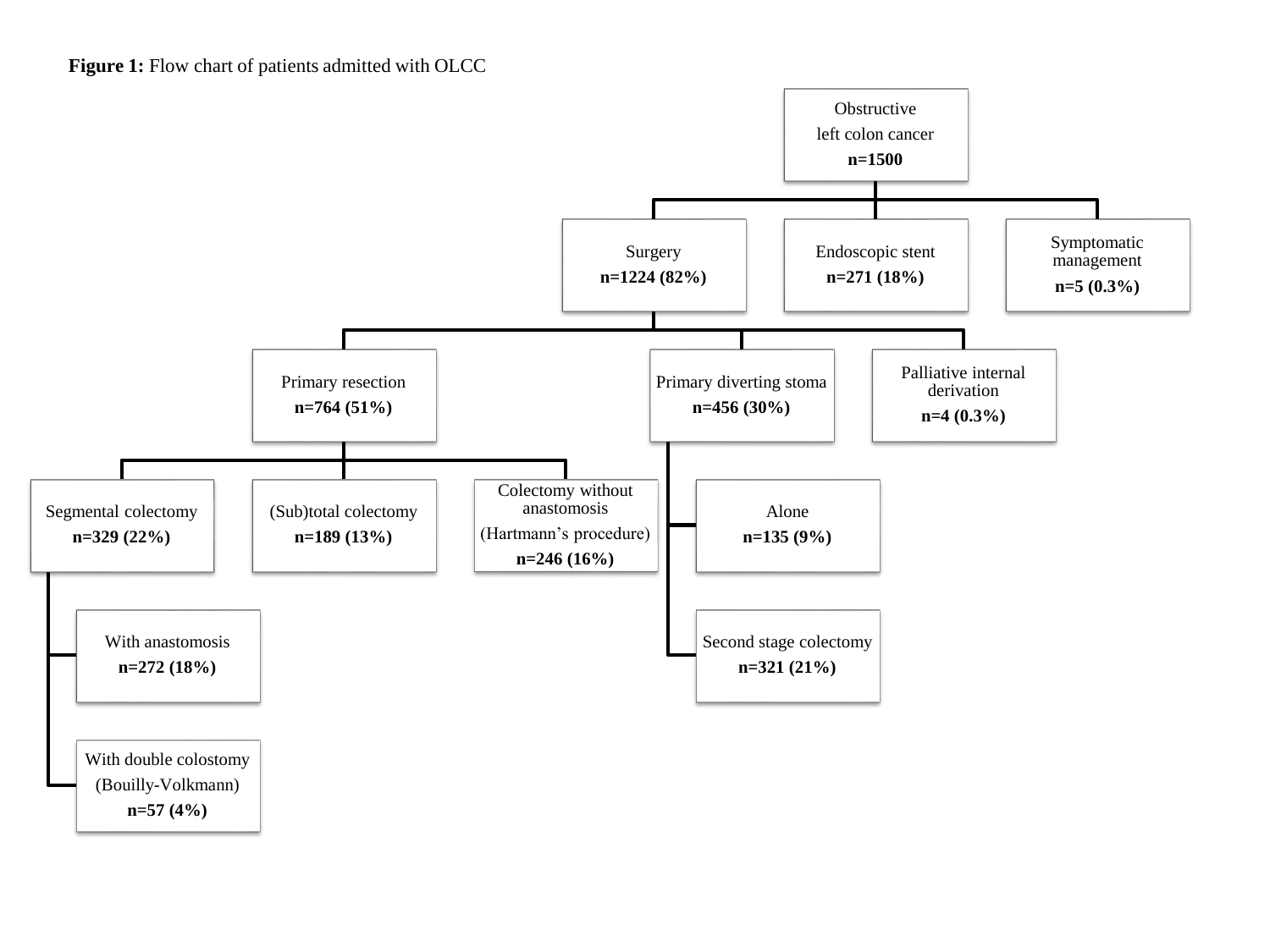

**A**

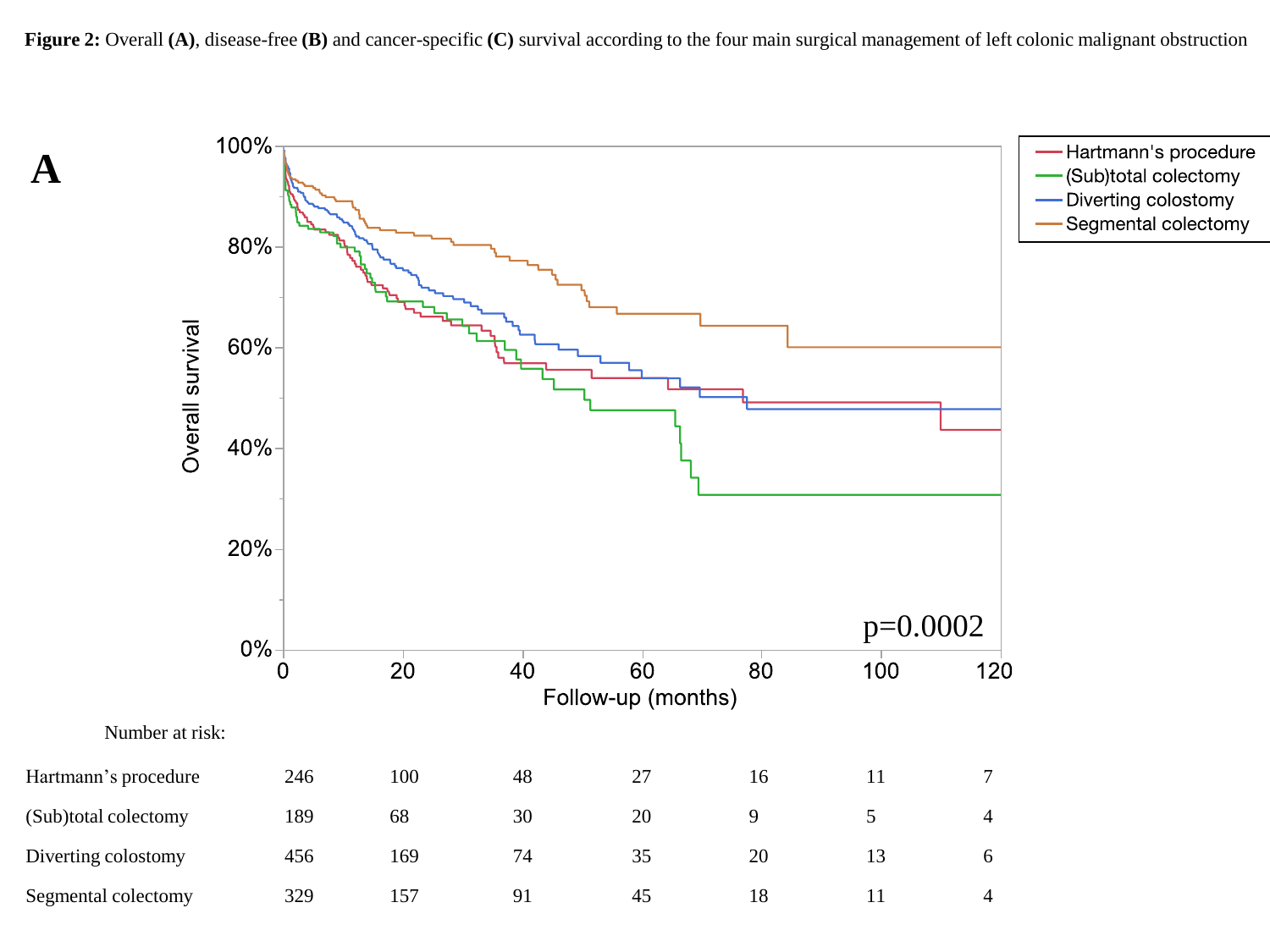